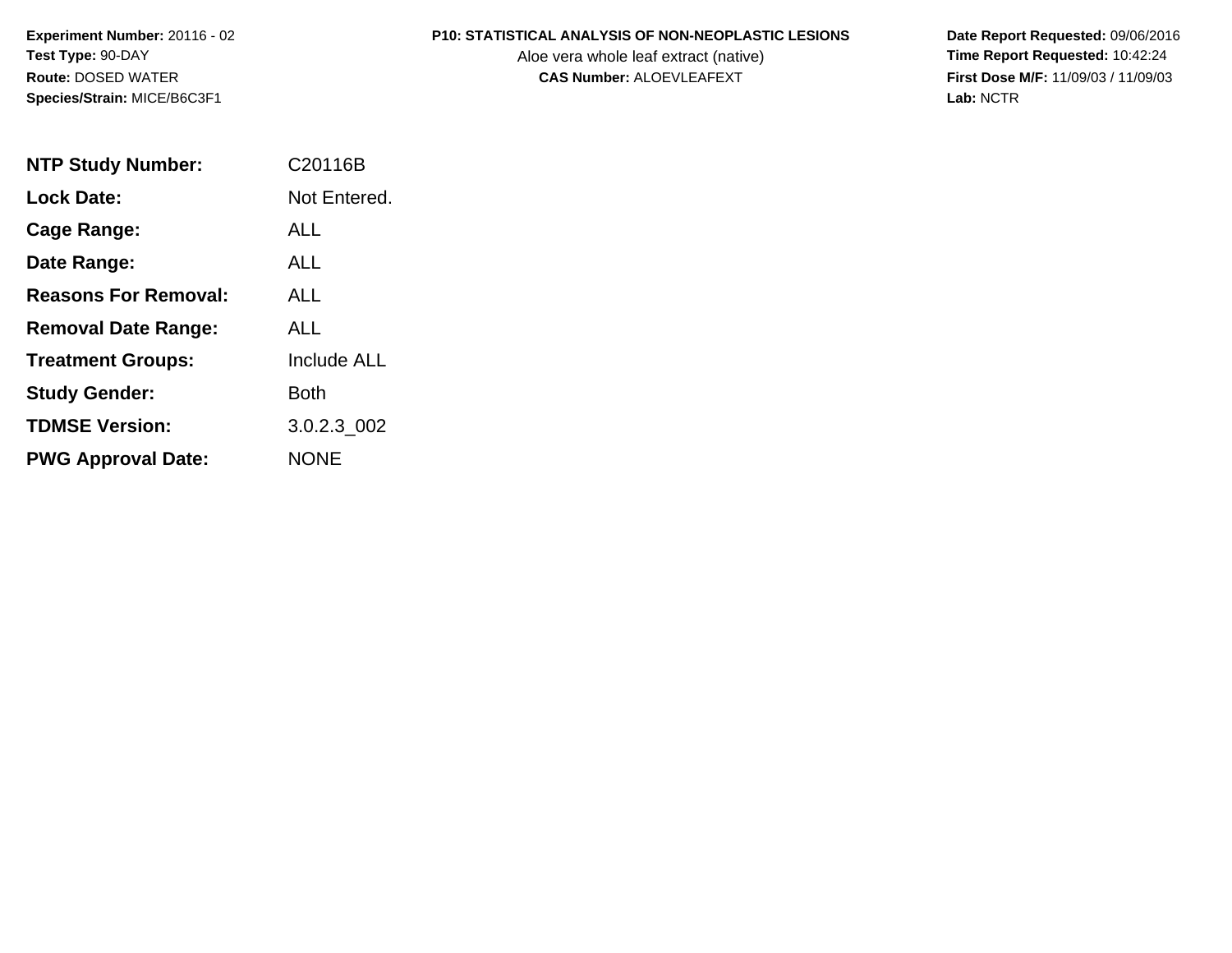**Experiment Number:** 20116 - 02**Test Type:** 90-DAY**Route:** DOSED WATER**Species/Strain:** MICE/B6C3F1

#### **P10: STATISTICAL ANALYSIS OF NON-NEOPLASTIC LESIONS**

Aloe vera whole leaf extract (native)<br>**CAS Number:** ALOEVLEAFEXT

 **Date Report Requested:** 09/06/2016 **First Dose M/F:** 11/09/03 / 11/09/03<br>**Lab:** NCTR **Lab:** NCTR

#### **SUMMARY OF STATISTICALLY SIGNIFICANT (P<=.05) RESULTS IN THE ANALYSIS OF ALOE VERA WHOLE LEAF EXTRACT (NATIVE)**

#### **MALE MICE**

#### **Organ**

Intestine Large, Cecum: Goblet CellIntestine Large, Colon: Goblet CellIntestine Large, Rectum: Goblet CellPreputial Gland: Duct

#### **FEMALE MICE**

#### **Organ**

Intestine Large, Colon: Goblet CellIntestine Large, Rectum: Goblet CellOvaryy Cyst

#### **Morphology**

 HyperplasiaI Brown and Hyperplasia I Hyperplasia **Dilatation** 

#### **Morphology**

 Hyperplasial Hyperplasia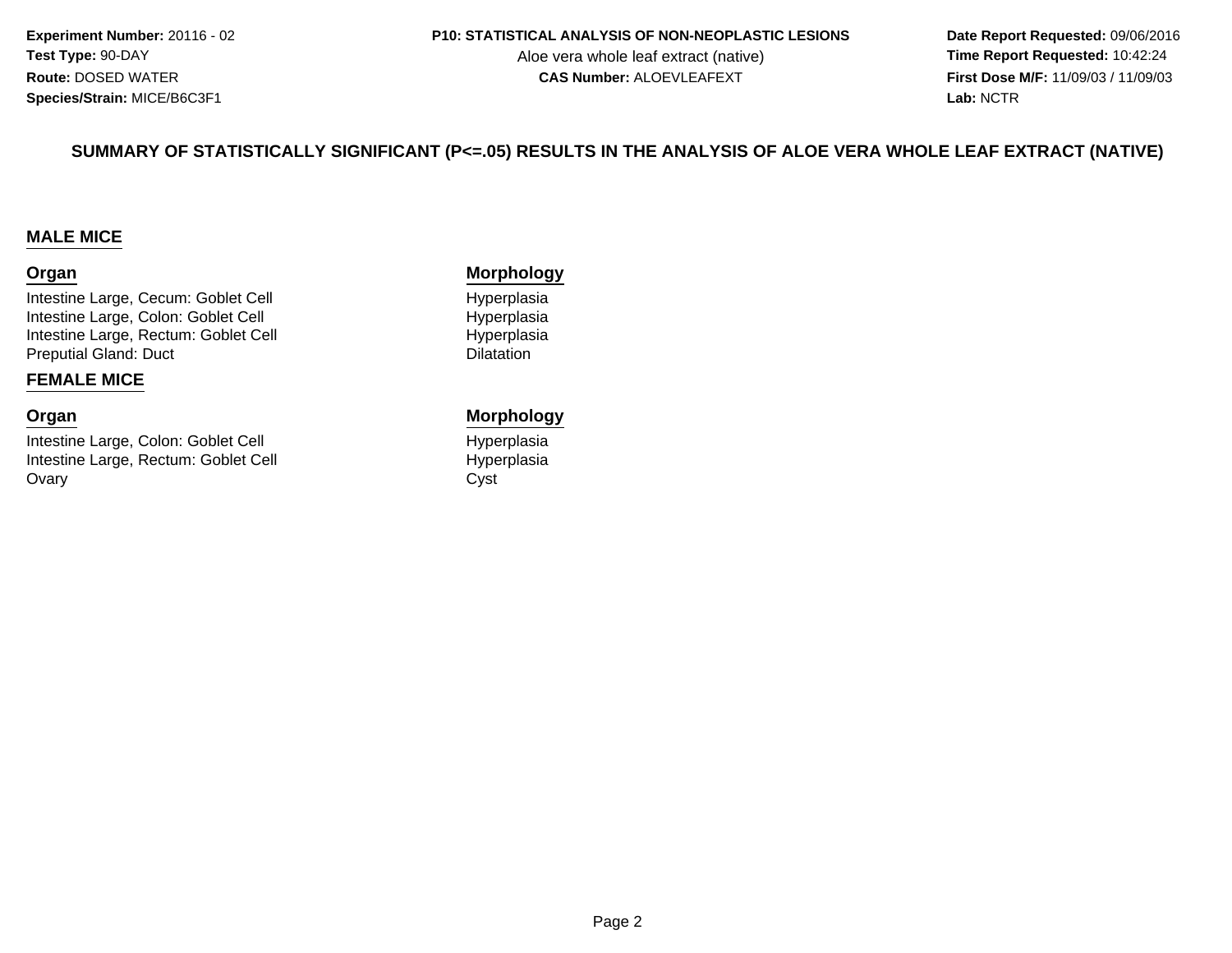**Date Report Requested:** 09/06/2016 **First Dose M/F:** 11/09/03 / 11/09/03<br>Lab: NCTR **Lab:** NCTR

|                                                                   | <b>Males</b>   |               |               |               |  |  |  |  |
|-------------------------------------------------------------------|----------------|---------------|---------------|---------------|--|--|--|--|
| <b>DOSE</b>                                                       | <b>CONTROL</b> | <b>1% WLN</b> | <b>2% WLN</b> | <b>3% WLN</b> |  |  |  |  |
|                                                                   |                |               |               |               |  |  |  |  |
| <b>Adrenal Cortex</b><br><b>Accessory Adrenal Cortical Nodule</b> |                |               |               |               |  |  |  |  |
| <b>LESION RATES</b>                                               |                |               |               |               |  |  |  |  |
| <b>OVERALL</b> (a)                                                | 1/12(8%)       | $0/0 (0\%)$   | $0/0 (0\%)$   | 0/12(0%)      |  |  |  |  |
| POLY-3 RATE (b)                                                   | 1/12.00        | 0/0.00        | 0/0.00        | 0/12.00       |  |  |  |  |
| POLY-3 PERCENT (g)                                                | 8.3%           | 0%            | 0%            | 0%            |  |  |  |  |
| <b>TERMINAL (d)</b>                                               | 1/12(8%)       | $0/0 (0\%)$   | $0/0 (0\%)$   | 0/12(0%)      |  |  |  |  |
| <b>FIRST INCIDENCE</b>                                            | 100 $(T)$      | ---           | $--$          | $--$          |  |  |  |  |
| <b>STATISTICAL TESTS</b>                                          |                |               |               |               |  |  |  |  |
| POLY <sub>3</sub>                                                 | (e)            | (e)           | (e)           | $P = 0.500N$  |  |  |  |  |
| <b>POLY 1.5</b>                                                   | (e)            | (e)           | (e)           | $P = 0.500N$  |  |  |  |  |
| POLY <sub>6</sub>                                                 | (e)            | (e)           | (e)           | P=0.500N      |  |  |  |  |
| <b>COCH-ARM / FISHERS</b>                                         | P=0.248N       | (e)           | (e)           | P=0.500N      |  |  |  |  |
| MAX-ISO-POLY-3                                                    | (e)            | (e)           | (e)           | P=0.158N      |  |  |  |  |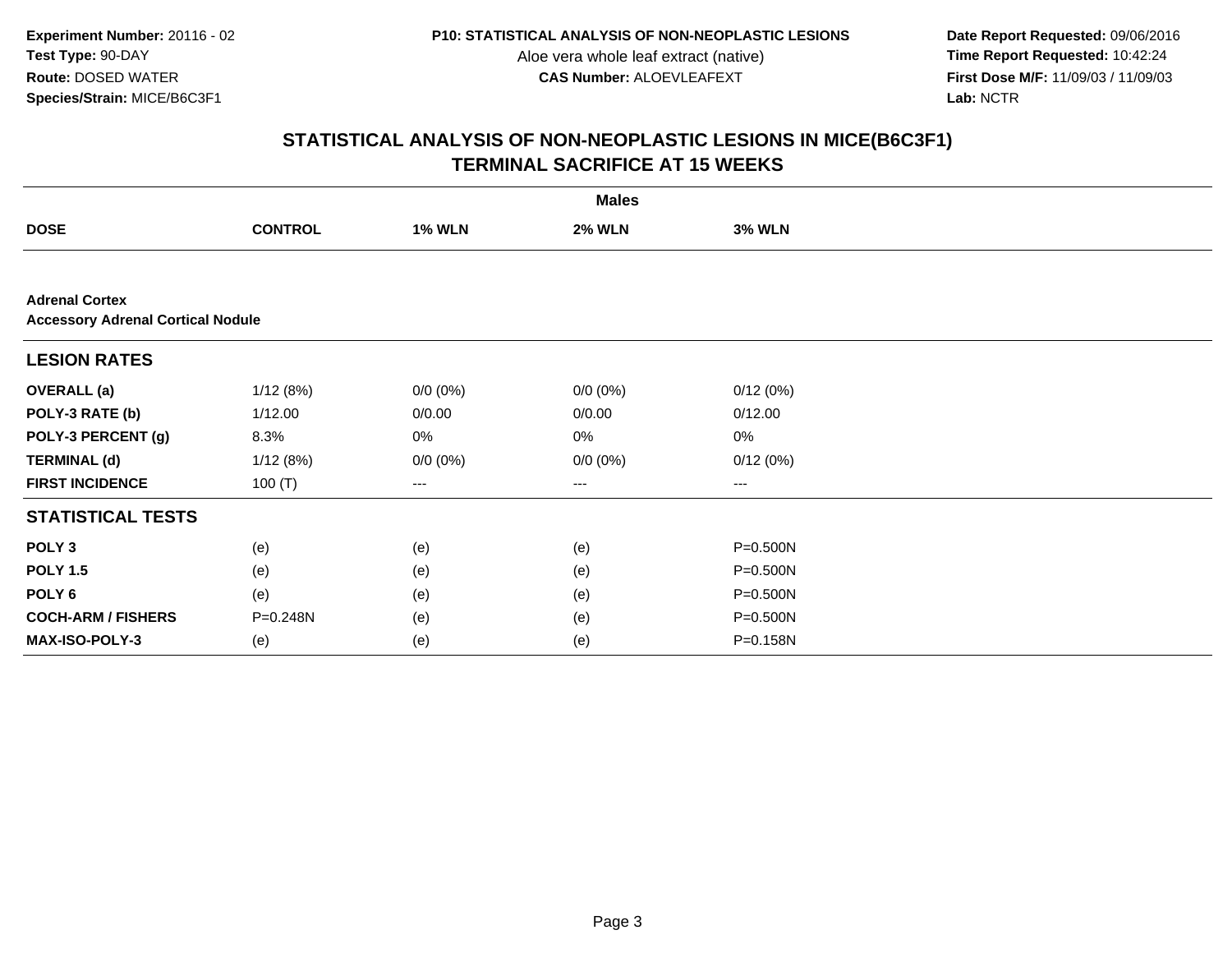**Date Report Requested:** 09/06/2016 **First Dose M/F:** 11/09/03 / 11/09/03<br>Lab: NCTR **Lab:** NCTR

|                           | <b>Males</b>                        |               |               |               |  |  |  |  |  |
|---------------------------|-------------------------------------|---------------|---------------|---------------|--|--|--|--|--|
| <b>DOSE</b>               | <b>CONTROL</b>                      | <b>1% WLN</b> | <b>2% WLN</b> | <b>3% WLN</b> |  |  |  |  |  |
|                           |                                     |               |               |               |  |  |  |  |  |
| Hyperplasia               | Intestine Large, Cecum: Goblet Cell |               |               |               |  |  |  |  |  |
| <b>LESION RATES</b>       |                                     |               |               |               |  |  |  |  |  |
| <b>OVERALL</b> (a)        | 0/12(0%)                            | 1/12(8%)      | 5/12(42%)     | 9/12(75%)     |  |  |  |  |  |
| POLY-3 RATE (b)           | 0/12.00                             | 1/12.00       | 5/12.00       | 9/12.00       |  |  |  |  |  |
| POLY-3 PERCENT (g)        | 0%                                  | 8.3%          | 41.7%         | 75%           |  |  |  |  |  |
| <b>TERMINAL (d)</b>       | 0/12(0%)                            | 1/12(8%)      | 5/12(42%)     | 9/12(75%)     |  |  |  |  |  |
| <b>FIRST INCIDENCE</b>    | ---                                 | 100 $(T)$     | 100 $(T)$     | 100 $(T)$     |  |  |  |  |  |
| <b>STATISTICAL TESTS</b>  |                                     |               |               |               |  |  |  |  |  |
| POLY <sub>3</sub>         | P<0.001**                           | $P = 0.500$   | $P=0.012*$    | P<0.001**     |  |  |  |  |  |
| <b>POLY 1.5</b>           | P<0.001**                           | $P = 0.500$   | $P=0.012*$    | P<0.001**     |  |  |  |  |  |
| POLY <sub>6</sub>         | P<0.001**                           | $P = 0.500$   | $P=0.012*$    | P<0.001**     |  |  |  |  |  |
| <b>COCH-ARM / FISHERS</b> | P<0.001**                           | $P = 0.500$   | $P=0.019*$    | P<0.001**     |  |  |  |  |  |
| <b>MAX-ISO-POLY-3</b>     | P<0.001**                           | $P = 0.158$   | P=0.002**     | P<0.001**     |  |  |  |  |  |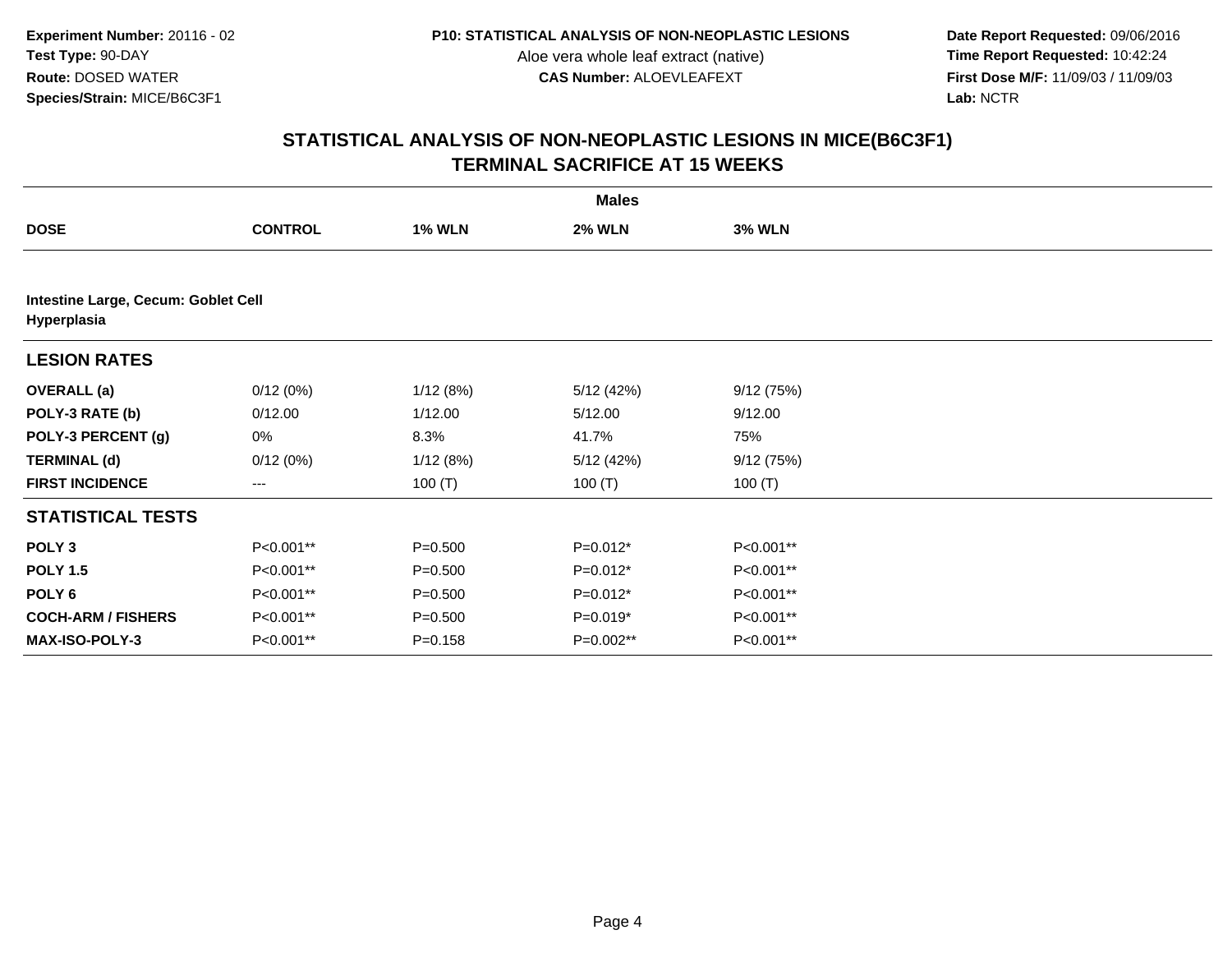**Date Report Requested:** 09/06/2016 **First Dose M/F:** 11/09/03 / 11/09/03<br>Lab: NCTR **Lab:** NCTR

|                                                    | <b>Males</b>   |               |               |               |  |  |  |
|----------------------------------------------------|----------------|---------------|---------------|---------------|--|--|--|
| <b>DOSE</b>                                        | <b>CONTROL</b> | <b>1% WLN</b> | <b>2% WLN</b> | <b>3% WLN</b> |  |  |  |
|                                                    |                |               |               |               |  |  |  |
| Intestine Large, Colon: Goblet Cell<br>Hyperplasia |                |               |               |               |  |  |  |
| <b>LESION RATES</b>                                |                |               |               |               |  |  |  |
| <b>OVERALL (a)</b>                                 | 0/12(0%)       | 3/12(25%)     | 9/12(75%)     | 11/12 (92%)   |  |  |  |
| POLY-3 RATE (b)                                    | 0/12.00        | 3/12.00       | 9/12.00       | 11/12.00      |  |  |  |
| POLY-3 PERCENT (g)                                 | 0%             | 25%           | 75%           | 91.7%         |  |  |  |
| <b>TERMINAL (d)</b>                                | 0/12(0%)       | 3/12(25%)     | 9/12(75%)     | 11/12 (92%)   |  |  |  |
| <b>FIRST INCIDENCE</b>                             | ---            | 100 $(T)$     | 100 $(T)$     | 100 $(T)$     |  |  |  |
| <b>STATISTICAL TESTS</b>                           |                |               |               |               |  |  |  |
| POLY <sub>3</sub>                                  | P<0.001**      | $P=0.101$     | P<0.001**     | P<0.001**     |  |  |  |
| <b>POLY 1.5</b>                                    | P<0.001**      | $P = 0.101$   | P<0.001**     | P<0.001**     |  |  |  |
| POLY 6                                             | P<0.001**      | $P=0.101$     | P<0.001**     | P<0.001**     |  |  |  |
| <b>COCH-ARM / FISHERS</b>                          | P<0.001**      | $P = 0.109$   | P<0.001**     | P<0.001**     |  |  |  |
| <b>MAX-ISO-POLY-3</b>                              | P<0.001**      | P=0.027*      | P<0.001**     | P<0.001**     |  |  |  |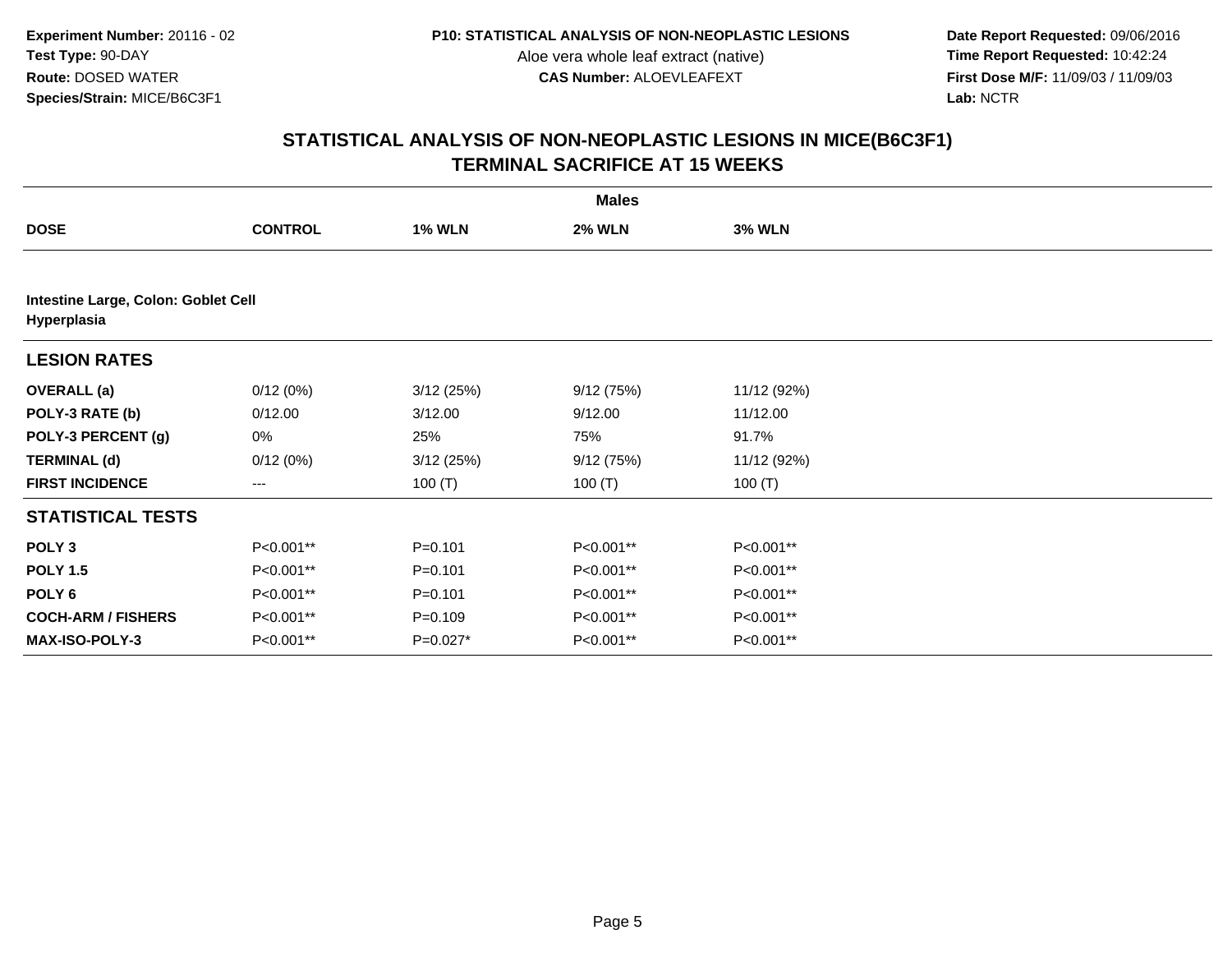**Date Report Requested:** 09/06/2016 **First Dose M/F:** 11/09/03 / 11/09/03<br>Lab: NCTR **Lab:** NCTR

|                           | <b>Males</b>                         |               |               |               |  |  |  |  |  |
|---------------------------|--------------------------------------|---------------|---------------|---------------|--|--|--|--|--|
| <b>DOSE</b>               | <b>CONTROL</b>                       | <b>1% WLN</b> | <b>2% WLN</b> | <b>3% WLN</b> |  |  |  |  |  |
|                           |                                      |               |               |               |  |  |  |  |  |
| Hyperplasia               | Intestine Large, Rectum: Goblet Cell |               |               |               |  |  |  |  |  |
| <b>LESION RATES</b>       |                                      |               |               |               |  |  |  |  |  |
| <b>OVERALL</b> (a)        | 0/12(0%)                             | $0/0 (0\%)$   | $0/0 (0\%)$   | 4/11 (36%)    |  |  |  |  |  |
| POLY-3 RATE (b)           | 0/12.00                              | 0/0.00        | 0/0.00        | 4/11.00       |  |  |  |  |  |
| POLY-3 PERCENT (g)        | 0%                                   | 0%            | 0%            | 36.4%         |  |  |  |  |  |
| <b>TERMINAL (d)</b>       | 0/12(0%)                             | $0/0 (0\%)$   | $0/0 (0\%)$   | 4/11 (36%)    |  |  |  |  |  |
| <b>FIRST INCIDENCE</b>    | ---                                  | ---           | $--$          | 100 $(T)$     |  |  |  |  |  |
| <b>STATISTICAL TESTS</b>  |                                      |               |               |               |  |  |  |  |  |
| POLY <sub>3</sub>         | (e)                                  | (e)           | (e)           | P=0.029*      |  |  |  |  |  |
| <b>POLY 1.5</b>           | (e)                                  | (e)           | (e)           | $P=0.029*$    |  |  |  |  |  |
| POLY <sub>6</sub>         | (e)                                  | (e)           | (e)           | P=0.029*      |  |  |  |  |  |
| <b>COCH-ARM / FISHERS</b> | P=0.017*                             | (e)           | (e)           | P=0.037*      |  |  |  |  |  |
| MAX-ISO-POLY-3            | (e)                                  | (e)           | (e)           | P=0.007**     |  |  |  |  |  |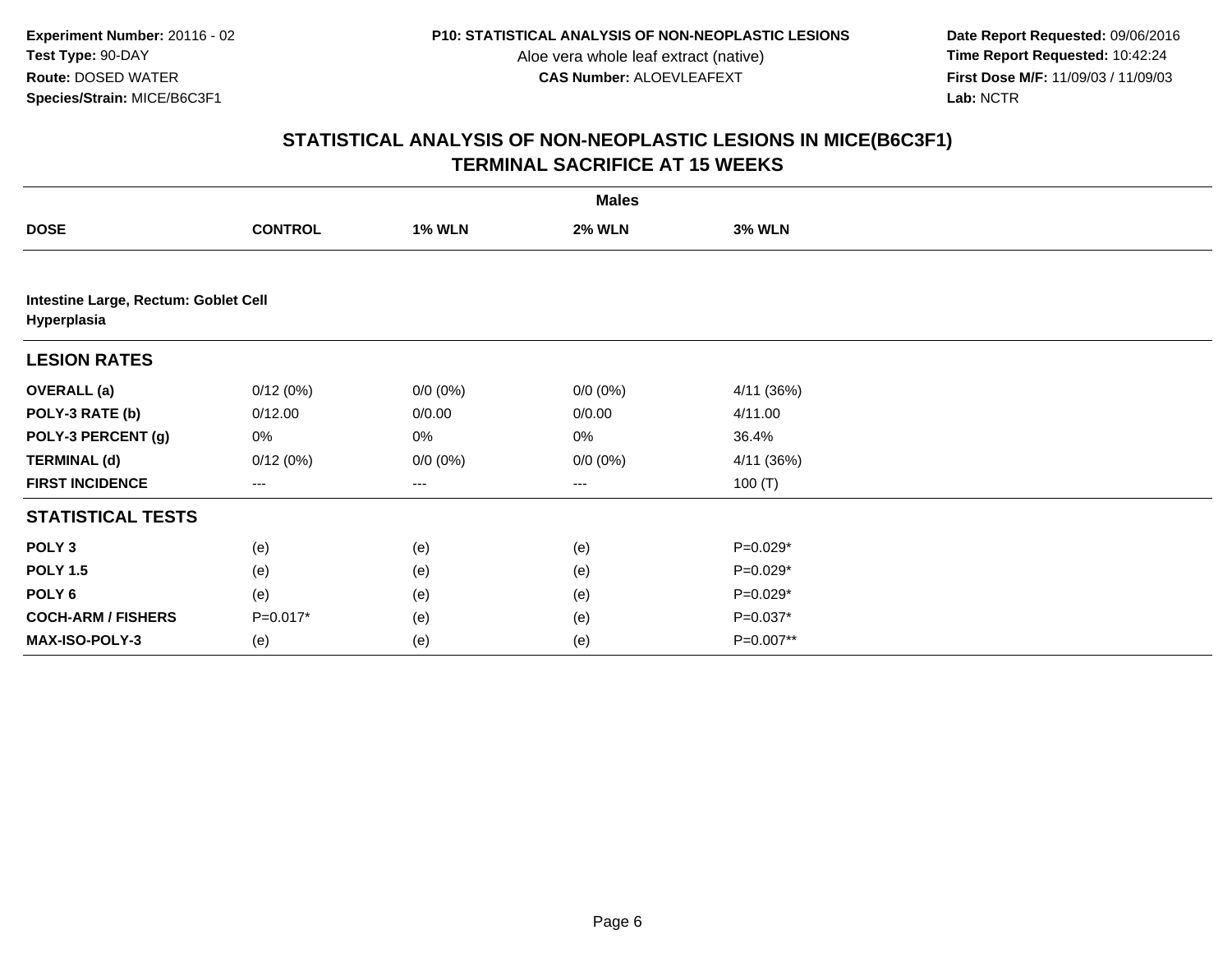**Date Report Requested:** 09/06/2016 **First Dose M/F:** 11/09/03 / 11/09/03<br>Lab: NCTR **Lab:** NCTR

|                                                 | <b>Males</b>   |               |               |               |  |  |  |  |
|-------------------------------------------------|----------------|---------------|---------------|---------------|--|--|--|--|
| <b>DOSE</b>                                     | <b>CONTROL</b> | <b>1% WLN</b> | <b>2% WLN</b> | <b>3% WLN</b> |  |  |  |  |
|                                                 |                |               |               |               |  |  |  |  |
| Kidney<br><b>Infiltration Cellular Lymphoid</b> |                |               |               |               |  |  |  |  |
| <b>LESION RATES</b>                             |                |               |               |               |  |  |  |  |
| <b>OVERALL</b> (a)                              | 0/12(0%)       | 1/12(8%)      | 1/12(8%)      | 0/12(0%)      |  |  |  |  |
| POLY-3 RATE (b)                                 | 0/12.00        | 1/12.00       | 1/12.00       | 0/12.00       |  |  |  |  |
| POLY-3 PERCENT (g)                              | 0%             | 8.3%          | 8.3%          | 0%            |  |  |  |  |
| <b>TERMINAL (d)</b>                             | 0/12(0%)       | 1/12(8%)      | 1/12(8%)      | 0/12(0%)      |  |  |  |  |
| <b>FIRST INCIDENCE</b>                          | $---$          | 100 $(T)$     | 100(T)        | $---$         |  |  |  |  |
| <b>STATISTICAL TESTS</b>                        |                |               |               |               |  |  |  |  |
| POLY <sub>3</sub>                               | $P = 0.624$    | $P = 0.500$   | $P = 0.500$   | (e)           |  |  |  |  |
| <b>POLY 1.5</b>                                 | $P = 0.624$    | $P = 0.500$   | $P = 0.500$   | (e)           |  |  |  |  |
| POLY <sub>6</sub>                               | $P = 0.624$    | $P = 0.500$   | $P = 0.500$   | (e)           |  |  |  |  |
| <b>COCH-ARM / FISHERS</b>                       | $P=0.627$      | $P = 0.500$   | $P = 0.500$   | (e)           |  |  |  |  |
| <b>MAX-ISO-POLY-3</b>                           | P=0.252N       | $P = 0.158$   | $P = 0.158$   | (e)           |  |  |  |  |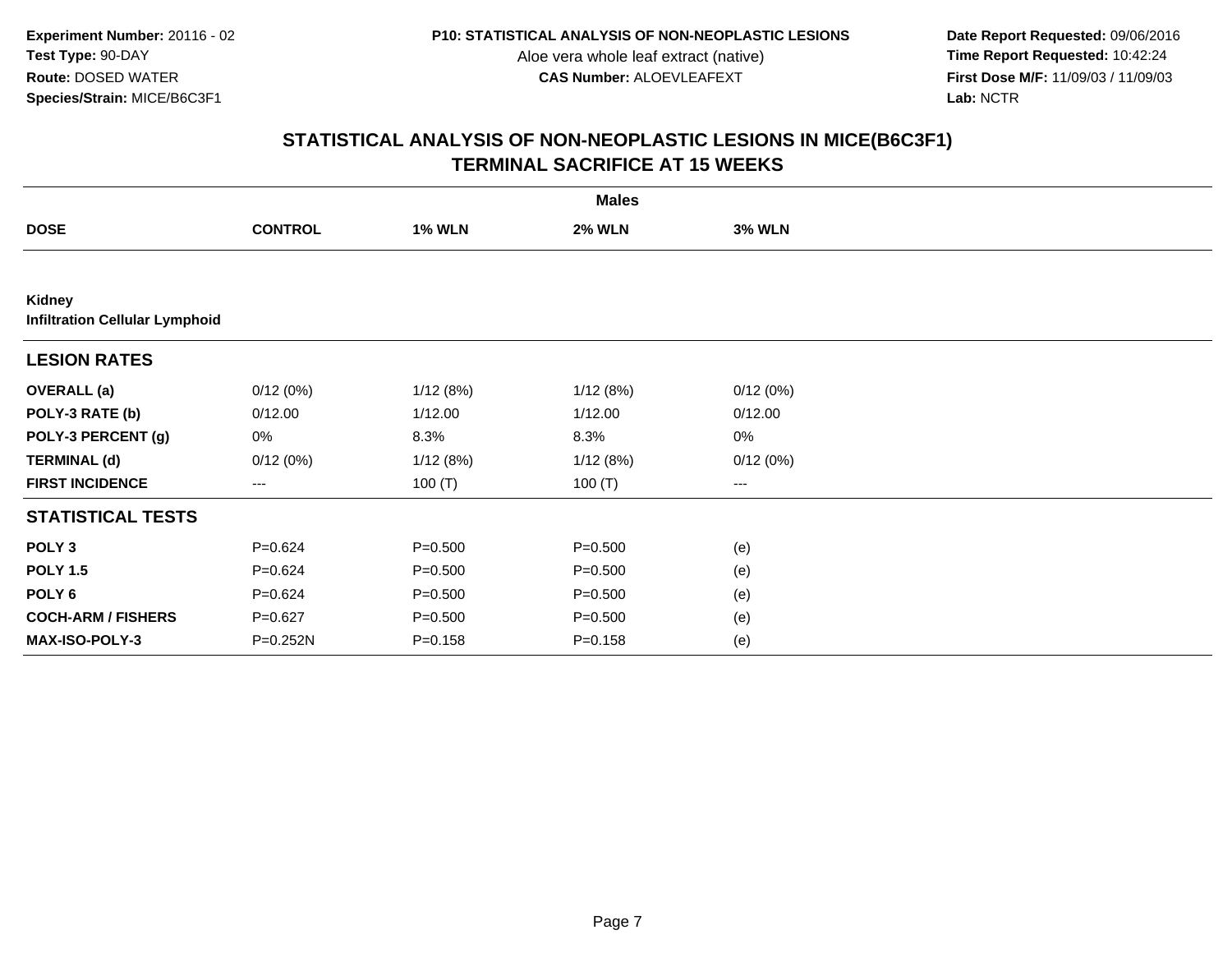**Date Report Requested:** 09/06/2016 **First Dose M/F:** 11/09/03 / 11/09/03<br>Lab: NCTR **Lab:** NCTR

|                                  | <b>Males</b>      |               |               |               |  |  |  |  |
|----------------------------------|-------------------|---------------|---------------|---------------|--|--|--|--|
| <b>DOSE</b>                      | <b>CONTROL</b>    | <b>1% WLN</b> | <b>2% WLN</b> | <b>3% WLN</b> |  |  |  |  |
|                                  |                   |               |               |               |  |  |  |  |
| Liver<br><b>Mixed Cell Focus</b> |                   |               |               |               |  |  |  |  |
| <b>LESION RATES</b>              |                   |               |               |               |  |  |  |  |
| <b>OVERALL</b> (a)               | 0/12(0%)          | 0/12(0%)      | 0/12(0%)      | 1/12(8%)      |  |  |  |  |
| POLY-3 RATE (b)                  | 0/12.00           | 0/12.00       | 0/12.00       | 1/12.00       |  |  |  |  |
| POLY-3 PERCENT (g)               | 0%                | 0%            | 0%            | 8.3%          |  |  |  |  |
| <b>TERMINAL (d)</b>              | 0/12(0%)          | 0/12(0%)      | 0/12(0%)      | 1/12(8%)      |  |  |  |  |
| <b>FIRST INCIDENCE</b>           | $\qquad \qquad -$ | ---           | ---           | 100 $(T)$     |  |  |  |  |
| <b>STATISTICAL TESTS</b>         |                   |               |               |               |  |  |  |  |
| POLY <sub>3</sub>                | $P = 0.186$       | (e)           | (e)           | $P = 0.500$   |  |  |  |  |
| <b>POLY 1.5</b>                  | $P = 0.186$       | (e)           | (e)           | $P = 0.500$   |  |  |  |  |
| POLY <sub>6</sub>                | $P = 0.186$       | (e)           | (e)           | $P = 0.500$   |  |  |  |  |
| <b>COCH-ARM / FISHERS</b>        | $P = 0.183$       | (e)           | (e)           | $P = 0.500$   |  |  |  |  |
| MAX-ISO-POLY-3                   | $P = 0.078$       | (e)           | (e)           | $P = 0.158$   |  |  |  |  |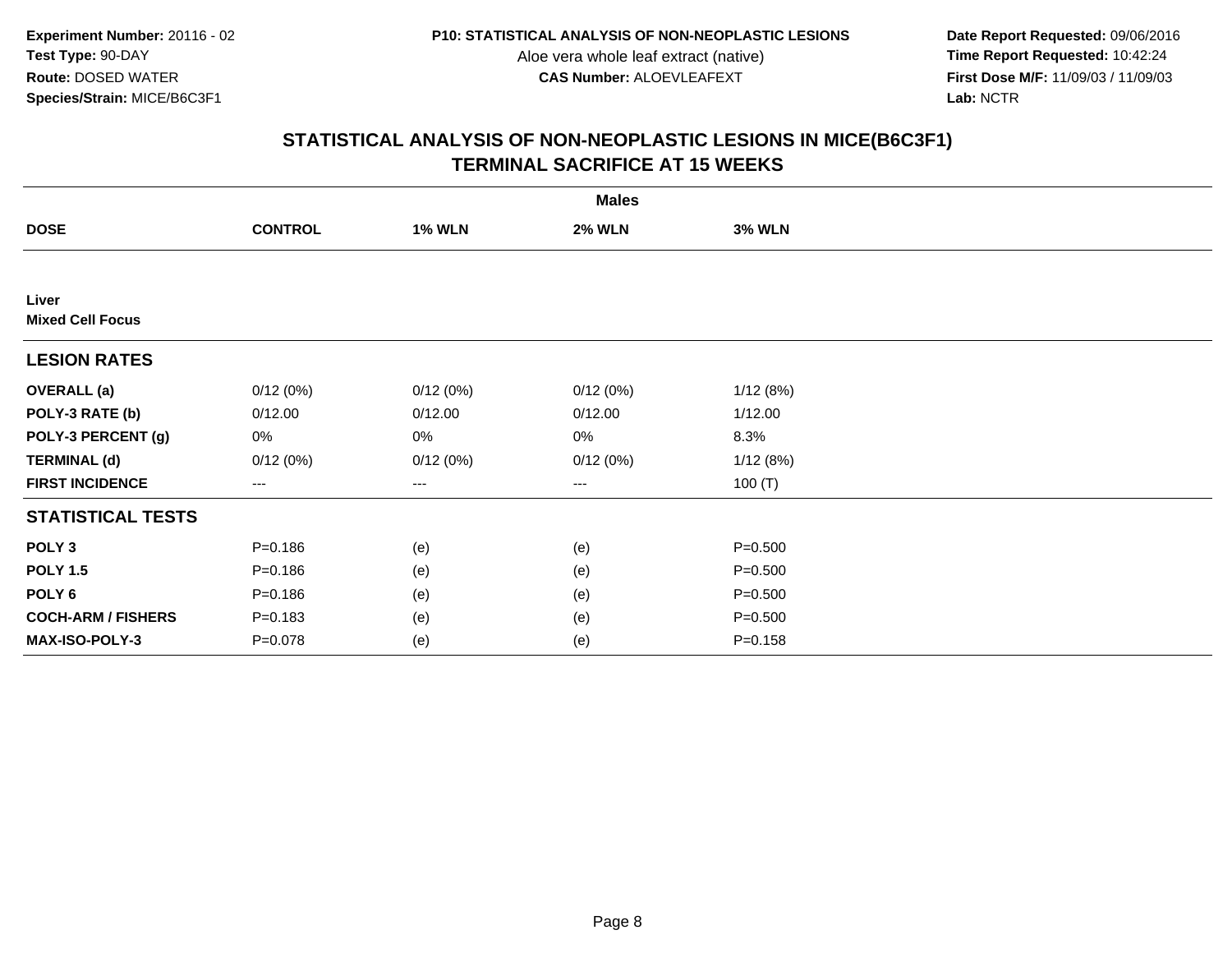**Date Report Requested:** 09/06/2016 **First Dose M/F:** 11/09/03 / 11/09/03<br>Lab: NCTR **Lab:** NCTR

|                                   | <b>Males</b>   |               |               |               |  |  |  |  |
|-----------------------------------|----------------|---------------|---------------|---------------|--|--|--|--|
| <b>DOSE</b>                       | <b>CONTROL</b> | <b>1% WLN</b> | <b>2% WLN</b> | <b>3% WLN</b> |  |  |  |  |
|                                   |                |               |               |               |  |  |  |  |
| Liver<br><b>Tension Lipidosis</b> |                |               |               |               |  |  |  |  |
| <b>LESION RATES</b>               |                |               |               |               |  |  |  |  |
| <b>OVERALL</b> (a)                | 1/12(8%)       | 0/12(0%)      | 1/12(8%)      | 0/12(0%)      |  |  |  |  |
| POLY-3 RATE (b)                   | 1/12.00        | 0/12.00       | 1/12.00       | 0/12.00       |  |  |  |  |
| POLY-3 PERCENT (g)                | 8.3%           | 0%            | 8.3%          | 0%            |  |  |  |  |
| <b>TERMINAL (d)</b>               | 1/12(8%)       | 0/12(0%)      | 1/12(8%)      | 0/12(0%)      |  |  |  |  |
| <b>FIRST INCIDENCE</b>            | 100 $(T)$      | ---           | 100 $(T)$     | $--$          |  |  |  |  |
| <b>STATISTICAL TESTS</b>          |                |               |               |               |  |  |  |  |
| POLY <sub>3</sub>                 | P=0.376N       | P=0.500N      | $P = 0.760$   | P=0.500N      |  |  |  |  |
| <b>POLY 1.5</b>                   | P=0.376N       | P=0.500N      | $P = 0.760$   | P=0.500N      |  |  |  |  |
| POLY 6                            | P=0.376N       | P=0.500N      | $P = 0.760$   | P=0.500N      |  |  |  |  |
| <b>COCH-ARM / FISHERS</b>         | P=0.373N       | P=0.500N      | $P = 0.761N$  | P=0.500N      |  |  |  |  |
| MAX-ISO-POLY-3                    | P=0.158N       | P=0.158N      | $P = 1.000$   | P=0.158N      |  |  |  |  |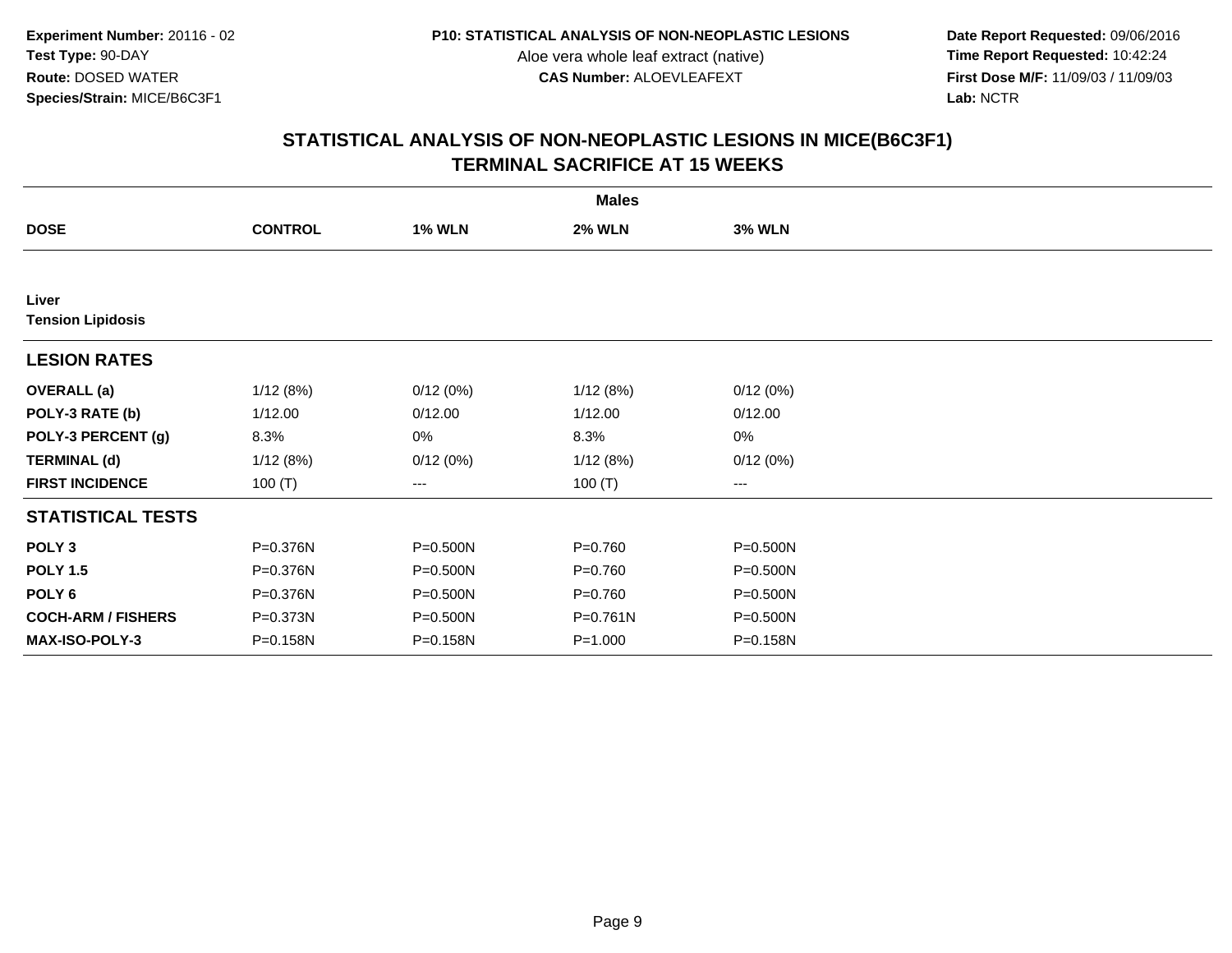**Date Report Requested:** 09/06/2016 **First Dose M/F:** 11/09/03 / 11/09/03<br>Lab: NCTR **Lab:** NCTR

|                                                | <b>Males</b>   |               |               |               |  |  |  |  |
|------------------------------------------------|----------------|---------------|---------------|---------------|--|--|--|--|
| <b>DOSE</b>                                    | <b>CONTROL</b> | <b>1% WLN</b> | <b>2% WLN</b> | <b>3% WLN</b> |  |  |  |  |
|                                                |                |               |               |               |  |  |  |  |
| Lymph Node, Mandibular<br>Hyperplasia Lymphoid |                |               |               |               |  |  |  |  |
| <b>LESION RATES</b>                            |                |               |               |               |  |  |  |  |
| <b>OVERALL (a)</b>                             | 0/12(0%)       | $0/0 (0\%)$   | $0/0 (0\%)$   | 0/12(0%)      |  |  |  |  |
| POLY-3 RATE (b)                                | 0/12.00        | 0/0.00        | 0/0.00        | 0/12.00       |  |  |  |  |
| POLY-3 PERCENT (g)                             | 0%             | 0%            | $0\%$         | $0\%$         |  |  |  |  |
| <b>TERMINAL (d)</b>                            | 0/12(0%)       | $0/0 (0\%)$   | $0/0 (0\%)$   | 0/12(0%)      |  |  |  |  |
| <b>FIRST INCIDENCE</b>                         | $--$           | $--$          | $--$          | ---           |  |  |  |  |
| <b>STATISTICAL TESTS</b>                       |                |               |               |               |  |  |  |  |
| POLY <sub>3</sub>                              | (n)            | (n)           | (n)           | (n)           |  |  |  |  |
| <b>POLY 1.5</b>                                | (n)            | (n)           | (n)           | (n)           |  |  |  |  |
| POLY <sub>6</sub>                              | (n)            | (n)           | (n)           | (n)           |  |  |  |  |
| <b>COCH-ARM / FISHERS</b>                      | (n)            | (n)           | (n)           | (n)           |  |  |  |  |
| MAX-ISO-POLY-3                                 | (n)            | (n)           | (n)           | (n)           |  |  |  |  |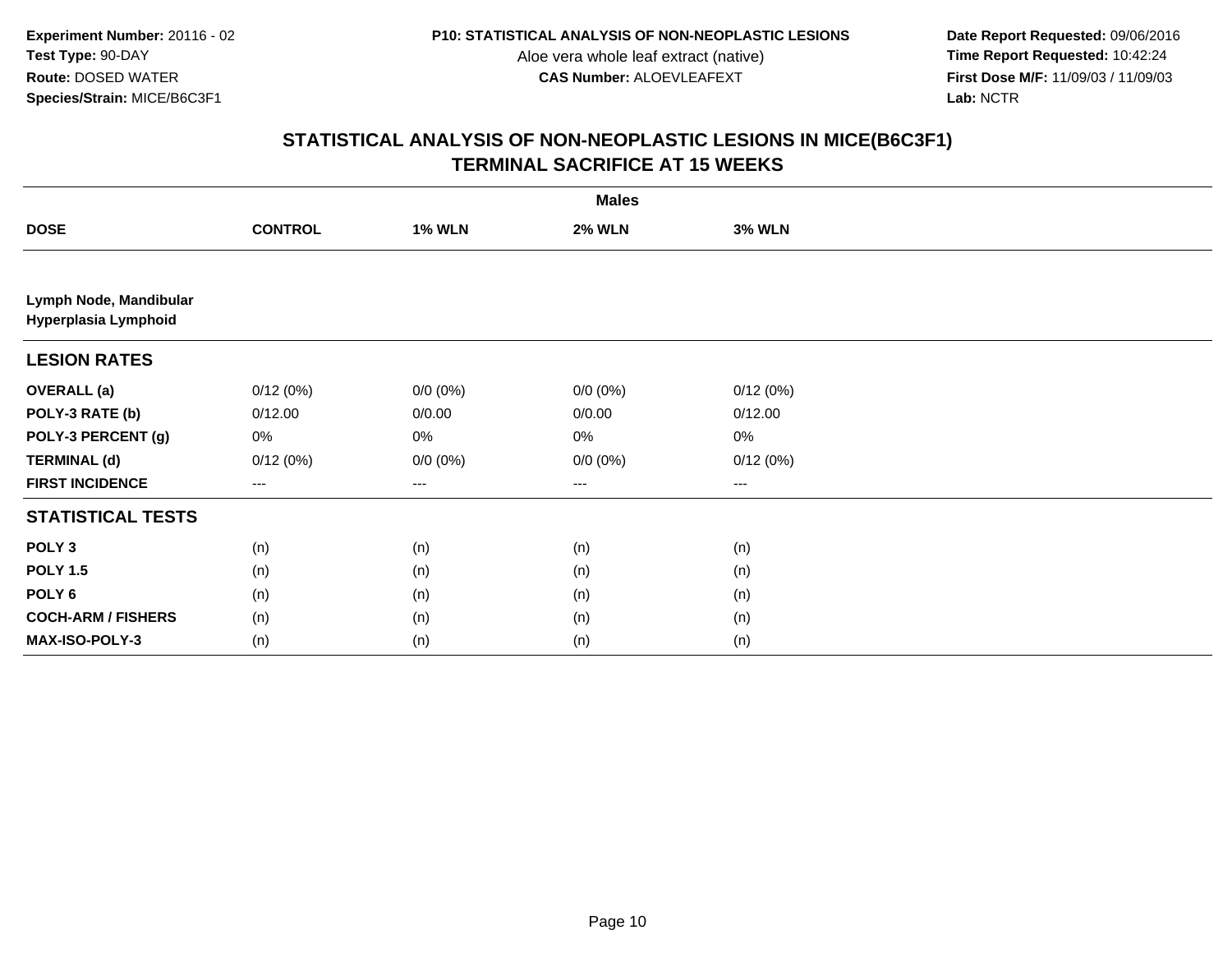**Date Report Requested:** 09/06/2016 **First Dose M/F:** 11/09/03 / 11/09/03<br>Lab: NCTR **Lab:** NCTR

|                                                |                |               | <b>Males</b>  |               |  |
|------------------------------------------------|----------------|---------------|---------------|---------------|--|
| <b>DOSE</b>                                    | <b>CONTROL</b> | <b>1% WLN</b> | <b>2% WLN</b> | <b>3% WLN</b> |  |
|                                                |                |               |               |               |  |
| Lymph Node, Mesenteric<br>Hyperplasia Lymphoid |                |               |               |               |  |
| <b>LESION RATES</b>                            |                |               |               |               |  |
| <b>OVERALL (a)</b>                             | 4/12 (33%)     | $0/0 (0\%)$   | $0/0 (0\%)$   | 7/12 (58%)    |  |
| POLY-3 RATE (b)                                | 4/12.00        | 0/0.00        | 0/0.00        | 7/12.00       |  |
| POLY-3 PERCENT (g)                             | 33.3%          | 0%            | 0%            | 58.3%         |  |
| <b>TERMINAL (d)</b>                            | 4/12 (33%)     | $0/0 (0\%)$   | $0/0 (0\%)$   | 7/12 (58%)    |  |
| <b>FIRST INCIDENCE</b>                         | 100 $(T)$      | $--$          | $--$          | 100 $(T)$     |  |
| <b>STATISTICAL TESTS</b>                       |                |               |               |               |  |
| POLY <sub>3</sub>                              | (e)            | (e)           | (e)           | $P = 0.209$   |  |
| <b>POLY 1.5</b>                                | (e)            | (e)           | (e)           | $P = 0.209$   |  |
| POLY <sub>6</sub>                              | (e)            | (e)           | (e)           | $P = 0.209$   |  |
| <b>COCH-ARM / FISHERS</b>                      | $P = 0.137$    | (e)           | (e)           | $P = 0.207$   |  |
| MAX-ISO-POLY-3                                 | (e)            | (e)           | (e)           | $P = 0.111$   |  |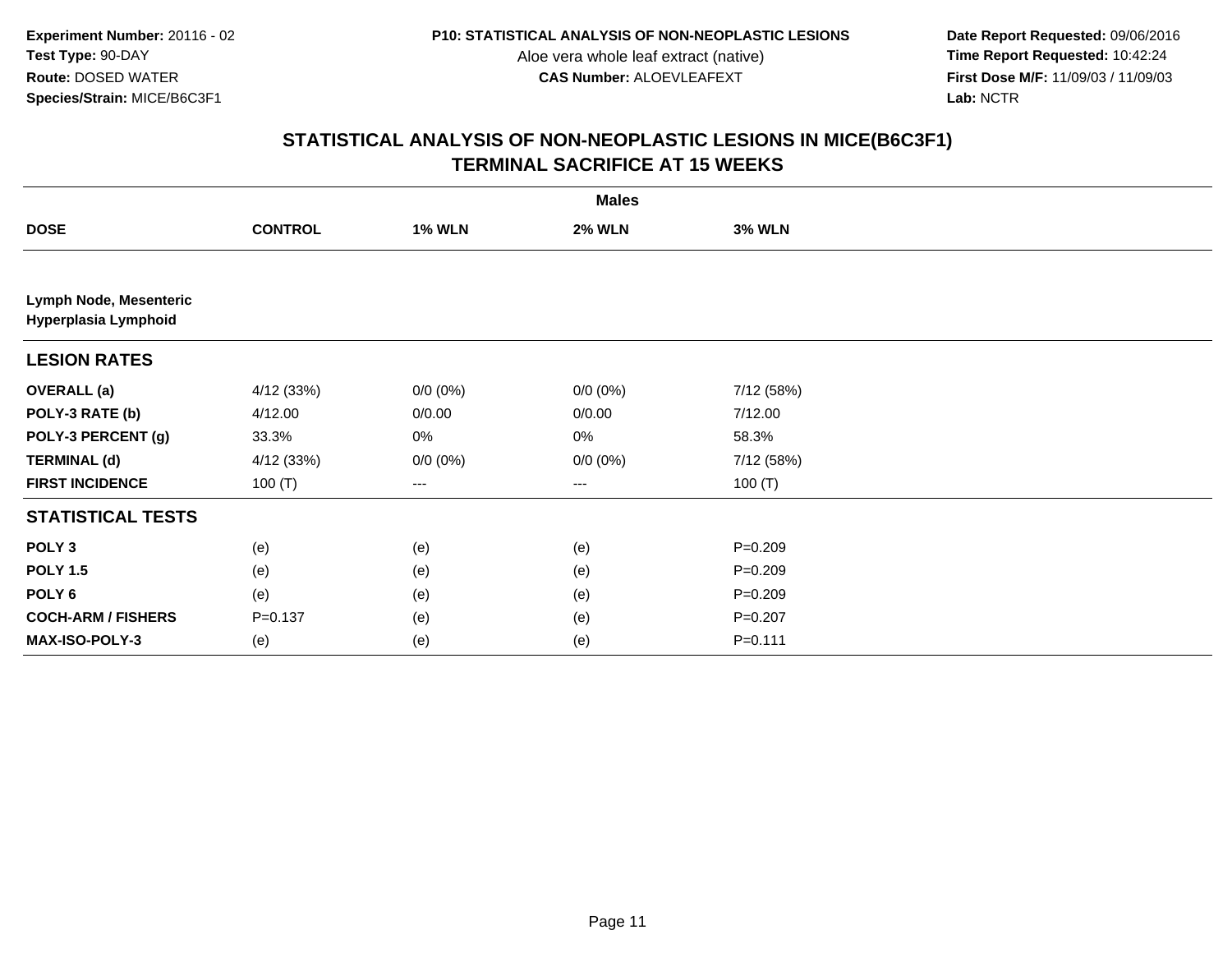**Date Report Requested:** 09/06/2016 **First Dose M/F:** 11/09/03 / 11/09/03<br>Lab: NCTR **Lab:** NCTR

|                                                   | <b>Males</b>   |               |               |               |  |  |  |  |
|---------------------------------------------------|----------------|---------------|---------------|---------------|--|--|--|--|
| <b>DOSE</b>                                       | <b>CONTROL</b> | <b>1% WLN</b> | <b>2% WLN</b> | <b>3% WLN</b> |  |  |  |  |
|                                                   |                |               |               |               |  |  |  |  |
| <b>Preputial Gland: Duct</b><br><b>Dilatation</b> |                |               |               |               |  |  |  |  |
| <b>LESION RATES</b>                               |                |               |               |               |  |  |  |  |
| <b>OVERALL</b> (a)                                | 7/12 (58%)     | 4/4 (100%)    | 6/6 (100%)    | 0/12(0%)      |  |  |  |  |
| POLY-3 RATE (b)                                   | 7/12.00        | 4/4.00        | 6/6.00        | 0/12.00       |  |  |  |  |
| POLY-3 PERCENT (g)                                | 58.3%          | 100%          | 100%          | 0%            |  |  |  |  |
| <b>TERMINAL (d)</b>                               | 7/12 (58%)     | 4/4 (100%)    | 6/6 (100%)    | 0/12(0%)      |  |  |  |  |
| <b>FIRST INCIDENCE</b>                            | 100 $(T)$      | 100 $(T)$     | 100 $(T)$     | ---           |  |  |  |  |
| <b>STATISTICAL TESTS</b>                          |                |               |               |               |  |  |  |  |
| POLY <sub>3</sub>                                 | P<0.001N**     | $P = 0.171$   | $P = 0.086$   | P<0.001N**    |  |  |  |  |
| <b>POLY 1.5</b>                                   | P<0.001N**     | $P = 0.171$   | $P = 0.086$   | P<0.001N**    |  |  |  |  |
| POLY 6                                            | P<0.001N**     | $P = 0.171$   | $P = 0.086$   | P<0.001N**    |  |  |  |  |
| <b>COCH-ARM / FISHERS</b>                         | P=0.006N**     | $P = 0.181$   | $P=0.092$     | P=0.002N**    |  |  |  |  |
| MAX-ISO-POLY-3                                    | P<0.001N**     | $P = 0.097$   | $P=0.045*$    | P<0.001N**    |  |  |  |  |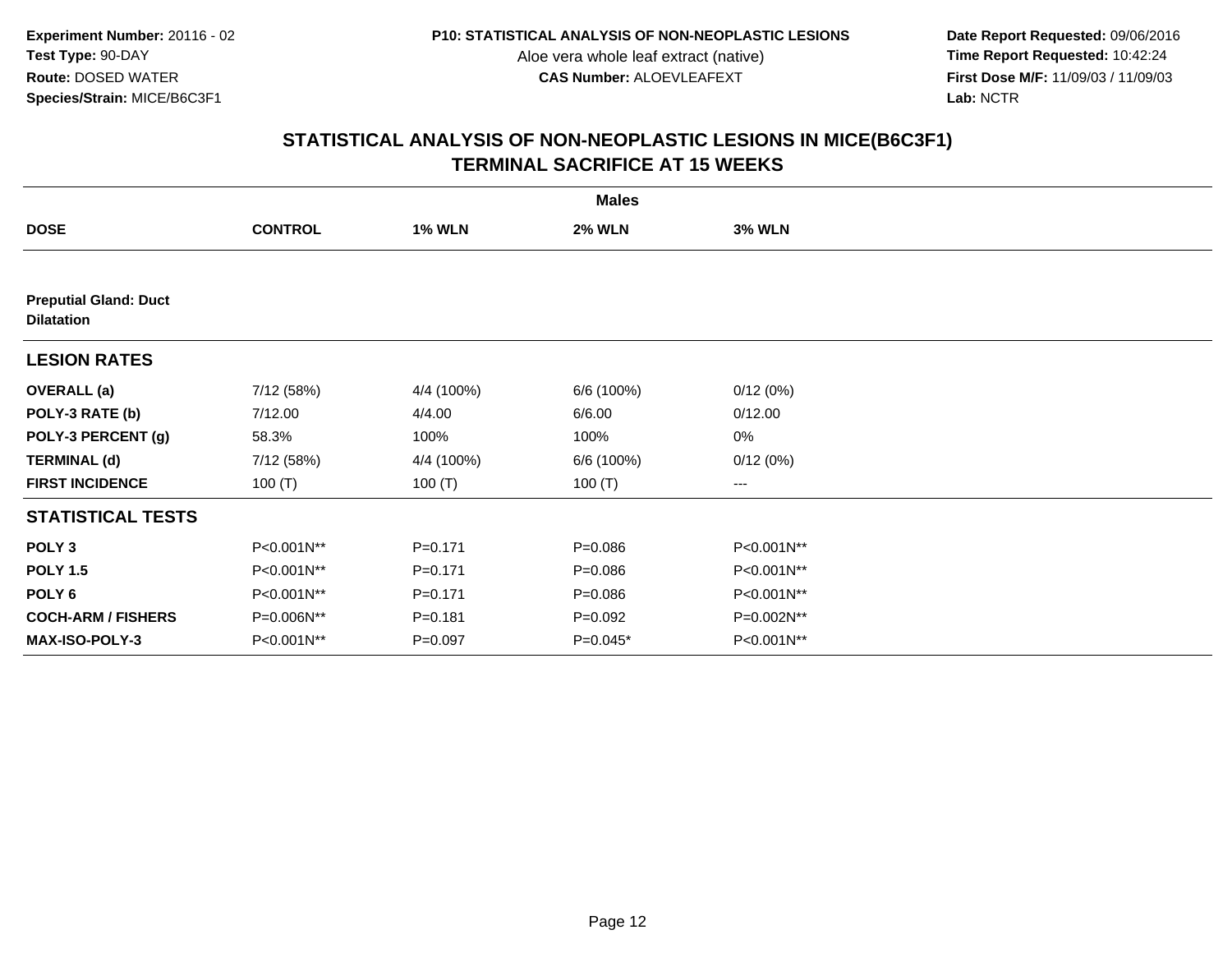**Date Report Requested:** 09/06/2016 **First Dose M/F:** 11/09/03 / 11/09/03<br>Lab: NCTR **Lab:** NCTR

|                                                                 | <b>Males</b>   |               |               |               |  |  |  |
|-----------------------------------------------------------------|----------------|---------------|---------------|---------------|--|--|--|
| <b>DOSE</b>                                                     | <b>CONTROL</b> | <b>1% WLN</b> | <b>2% WLN</b> | <b>3% WLN</b> |  |  |  |
|                                                                 |                |               |               |               |  |  |  |
| <b>Salivary Glands</b><br><b>Infiltration Cellular Lymphoid</b> |                |               |               |               |  |  |  |
| <b>LESION RATES</b>                                             |                |               |               |               |  |  |  |
| <b>OVERALL</b> (a)                                              | 0/12(0%)       | $0/0 (0\%)$   | $0/0 (0\%)$   | 0/12(0%)      |  |  |  |
| POLY-3 RATE (b)                                                 | 0/12.00        | 0/0.00        | 0/0.00        | 0/12.00       |  |  |  |
| POLY-3 PERCENT (g)                                              | 0%             | 0%            | 0%            | 0%            |  |  |  |
| <b>TERMINAL (d)</b>                                             | 0/12(0%)       | $0/0 (0\%)$   | $0/0 (0\%)$   | 0/12(0%)      |  |  |  |
| <b>FIRST INCIDENCE</b>                                          | $\cdots$       | $\cdots$      | $\cdots$      | ---           |  |  |  |
| <b>STATISTICAL TESTS</b>                                        |                |               |               |               |  |  |  |
| POLY <sub>3</sub>                                               | (n)            | (n)           | (n)           | (n)           |  |  |  |
| <b>POLY 1.5</b>                                                 | (n)            | (n)           | (n)           | (n)           |  |  |  |
| POLY 6                                                          | (n)            | (n)           | (n)           | (n)           |  |  |  |
| <b>COCH-ARM / FISHERS</b>                                       | (n)            | (n)           | (n)           | (n)           |  |  |  |
| MAX-ISO-POLY-3                                                  | (n)            | (n)           | (n)           | (n)           |  |  |  |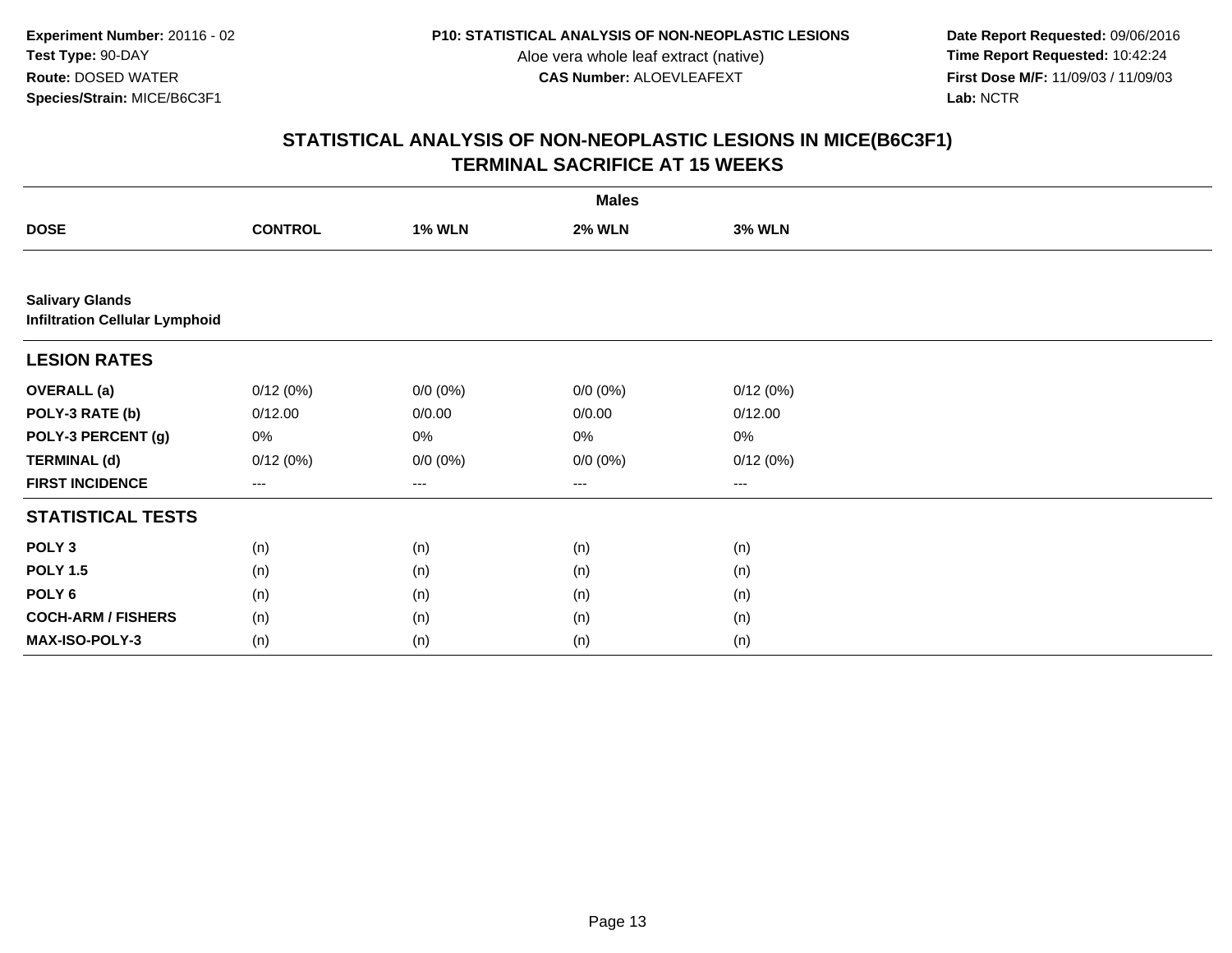**Date Report Requested:** 09/06/2016 **First Dose M/F:** 11/09/03 / 11/09/03<br>Lab: NCTR **Lab:** NCTR

|                                        |                |               | <b>Males</b>  |               |  |
|----------------------------------------|----------------|---------------|---------------|---------------|--|
| <b>DOSE</b>                            | <b>CONTROL</b> | <b>1% WLN</b> | <b>2% WLN</b> | <b>3% WLN</b> |  |
|                                        |                |               |               |               |  |
| <b>Skin: Epidermis</b><br>Inflammation |                |               |               |               |  |
| <b>LESION RATES</b>                    |                |               |               |               |  |
| <b>OVERALL</b> (a)                     | 1/12(8%)       | $0/0 (0\%)$   | $0/0 (0\%)$   | 0/12(0%)      |  |
| POLY-3 RATE (b)                        | 1/12.00        | 0/0.00        | 0/0.00        | 0/12.00       |  |
| POLY-3 PERCENT (g)                     | 8.3%           | 0%            | 0%            | 0%            |  |
| <b>TERMINAL (d)</b>                    | 1/12(8%)       | $0/0 (0\%)$   | $0/0 (0\%)$   | 0/12(0%)      |  |
| <b>FIRST INCIDENCE</b>                 | 100 $(T)$      | ---           | ---           | $--$          |  |
| <b>STATISTICAL TESTS</b>               |                |               |               |               |  |
| POLY <sub>3</sub>                      | (e)            | (e)           | (e)           | P=0.500N      |  |
| <b>POLY 1.5</b>                        | (e)            | (e)           | (e)           | P=0.500N      |  |
| POLY <sub>6</sub>                      | (e)            | (e)           | (e)           | P=0.500N      |  |
| <b>COCH-ARM / FISHERS</b>              | P=0.248N       | (e)           | (e)           | P=0.500N      |  |
| MAX-ISO-POLY-3                         | (e)            | (e)           | (e)           | P=0.158N      |  |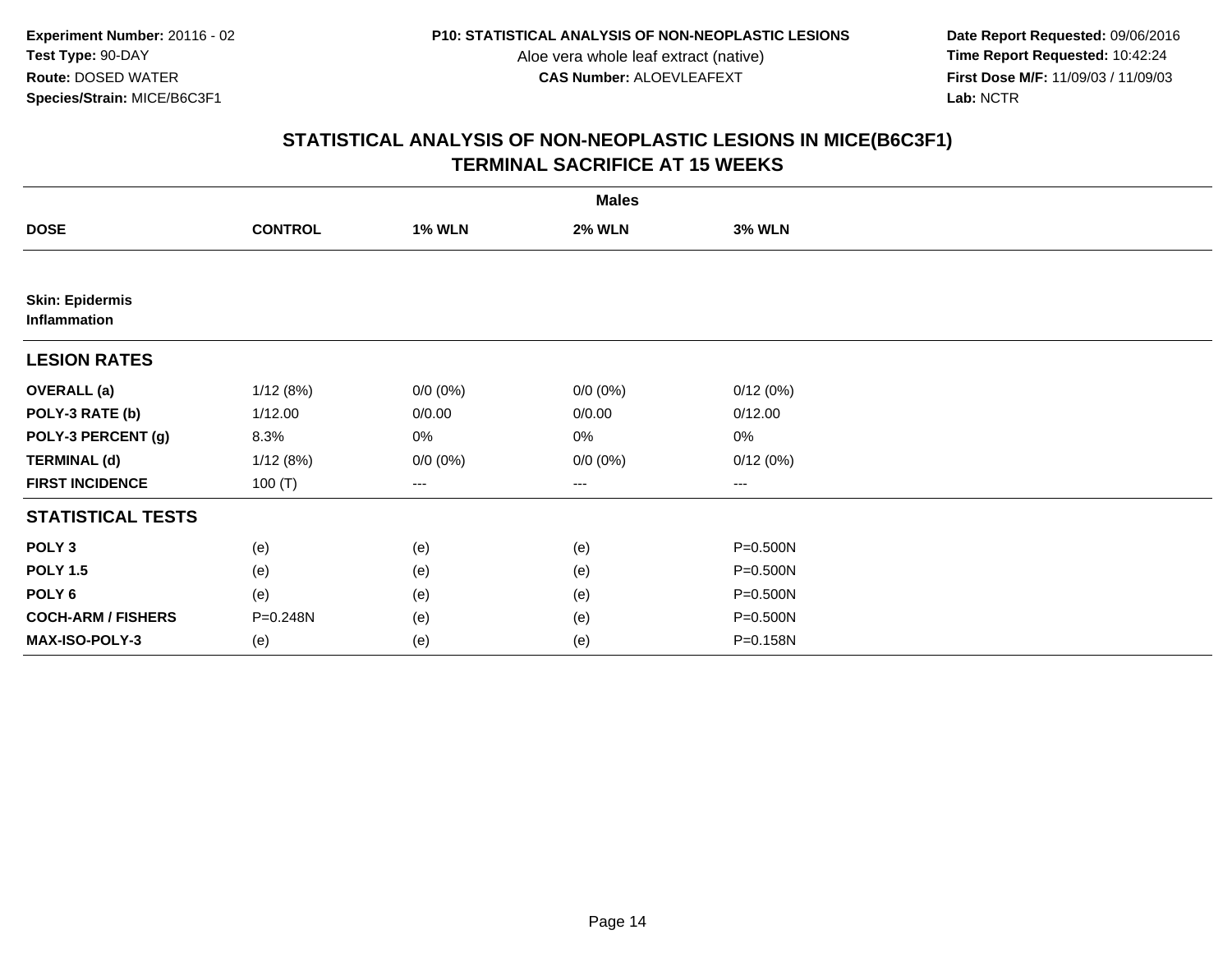**Date Report Requested:** 09/06/2016 **First Dose M/F:** 11/09/03 / 11/09/03<br>Lab: NCTR **Lab:** NCTR

|                                                   |                |               | <b>Males</b>  |               |  |
|---------------------------------------------------|----------------|---------------|---------------|---------------|--|
| <b>DOSE</b>                                       | <b>CONTROL</b> | <b>1% WLN</b> | <b>2% WLN</b> | <b>3% WLN</b> |  |
|                                                   |                |               |               |               |  |
| Spleen<br><b>Hematopoietic Cell Proliferation</b> |                |               |               |               |  |
| <b>LESION RATES</b>                               |                |               |               |               |  |
| <b>OVERALL</b> (a)                                | 4/12 (33%)     | 2/12 (17%)    | 2/12(17%)     | 4/12 (33%)    |  |
| POLY-3 RATE (b)                                   | 4/12.00        | 2/12.00       | 2/12.00       | 4/12.00       |  |
| POLY-3 PERCENT (g)                                | 33.3%          | 16.7%         | 16.7%         | 33.3%         |  |
| <b>TERMINAL (d)</b>                               | 4/12 (33%)     | 2/12(17%)     | 2/12(17%)     | 4/12 (33%)    |  |
| <b>FIRST INCIDENCE</b>                            | 100 $(T)$      | 100 $(T)$     | 100 $(T)$     | 100 $(T)$     |  |
| <b>STATISTICAL TESTS</b>                          |                |               |               |               |  |
| POLY <sub>3</sub>                                 | $P = 0.558$    | P=0.323N      | P=0.323N      | $P = 0.661$   |  |
| <b>POLY 1.5</b>                                   | $P = 0.558$    | P=0.323N      | P=0.323N      | $P = 0.661$   |  |
| POLY <sub>6</sub>                                 | $P = 0.558$    | P=0.323N      | P=0.323N      | $P = 0.661$   |  |
| <b>COCH-ARM / FISHERS</b>                         | $P = 0.559$    | P=0.320N      | P=0.320N      | P=0.667N      |  |
| <b>MAX-ISO-POLY-3</b>                             | $P = 0.270N$   | $P = 0.179N$  | $P = 0.179N$  | $P = 1.000$   |  |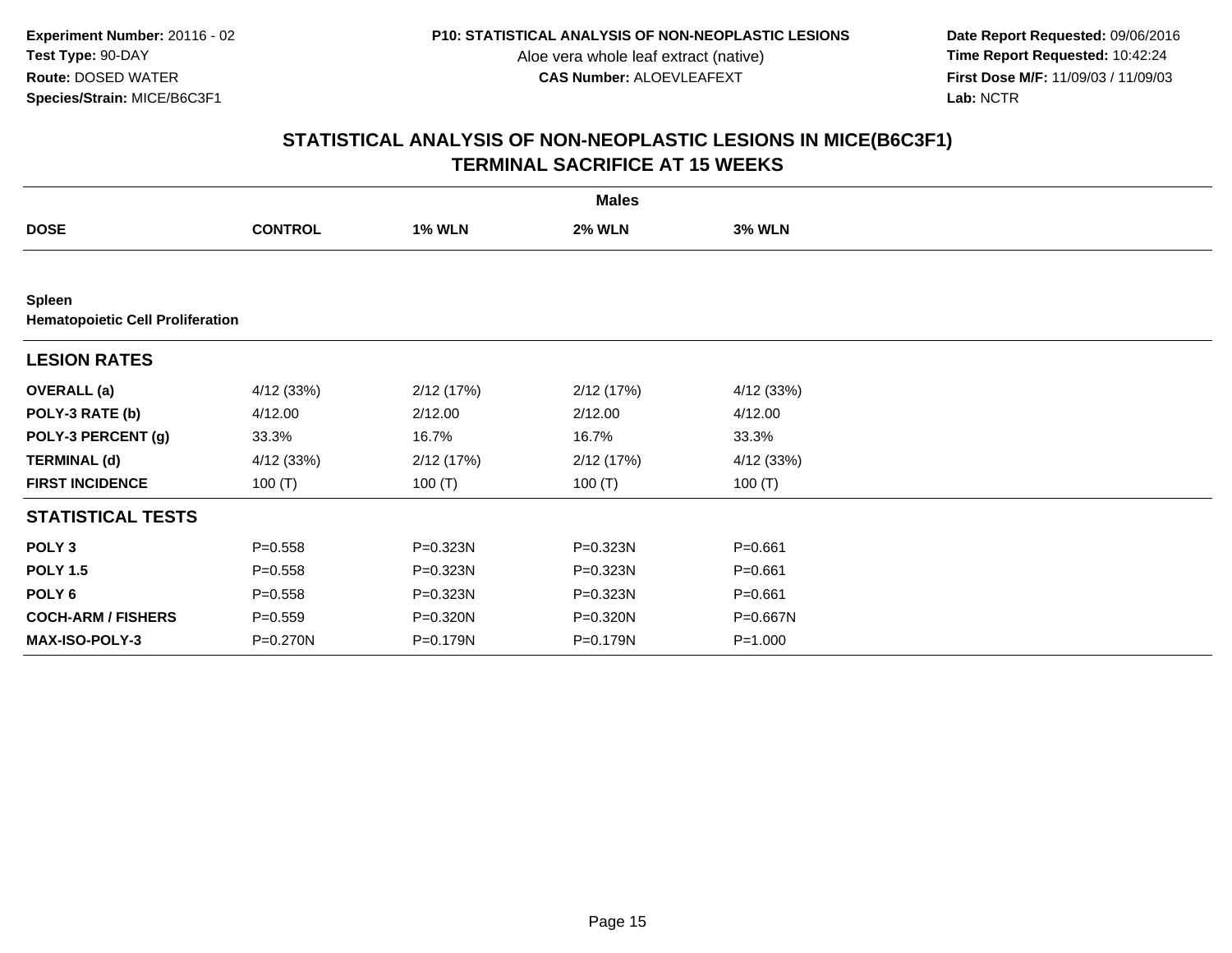**Date Report Requested:** 09/06/2016 **First Dose M/F:** 11/09/03 / 11/09/03<br>Lab: NCTR **Lab:** NCTR

| <b>Males</b>                   |                |               |               |               |  |  |  |
|--------------------------------|----------------|---------------|---------------|---------------|--|--|--|
| <b>DOSE</b>                    | <b>CONTROL</b> | <b>1% WLN</b> | <b>2% WLN</b> | <b>3% WLN</b> |  |  |  |
|                                |                |               |               |               |  |  |  |
| Spleen<br>Hyperplasia Lymphoid |                |               |               |               |  |  |  |
| <b>LESION RATES</b>            |                |               |               |               |  |  |  |
| <b>OVERALL</b> (a)             | 0/12(0%)       | 1/12(8%)      | 1/12(8%)      | 0/12(0%)      |  |  |  |
| POLY-3 RATE (b)                | 0/12.00        | 1/12.00       | 1/12.00       | 0/12.00       |  |  |  |
| POLY-3 PERCENT (g)             | 0%             | 8.3%          | 8.3%          | 0%            |  |  |  |
| <b>TERMINAL (d)</b>            | 0/12(0%)       | 1/12(8%)      | 1/12(8%)      | 0/12(0%)      |  |  |  |
| <b>FIRST INCIDENCE</b>         | $--$           | 100 $(T)$     | 100(T)        | $---$         |  |  |  |
| <b>STATISTICAL TESTS</b>       |                |               |               |               |  |  |  |
| POLY <sub>3</sub>              | $P = 0.624$    | $P = 0.500$   | $P = 0.500$   | (e)           |  |  |  |
| <b>POLY 1.5</b>                | $P = 0.624$    | $P = 0.500$   | $P = 0.500$   | (e)           |  |  |  |
| POLY <sub>6</sub>              | $P = 0.624$    | $P = 0.500$   | $P = 0.500$   | (e)           |  |  |  |
| <b>COCH-ARM / FISHERS</b>      | $P=0.627$      | $P = 0.500$   | $P = 0.500$   | (e)           |  |  |  |
| <b>MAX-ISO-POLY-3</b>          | P=0.252N       | $P = 0.158$   | $P = 0.158$   | (e)           |  |  |  |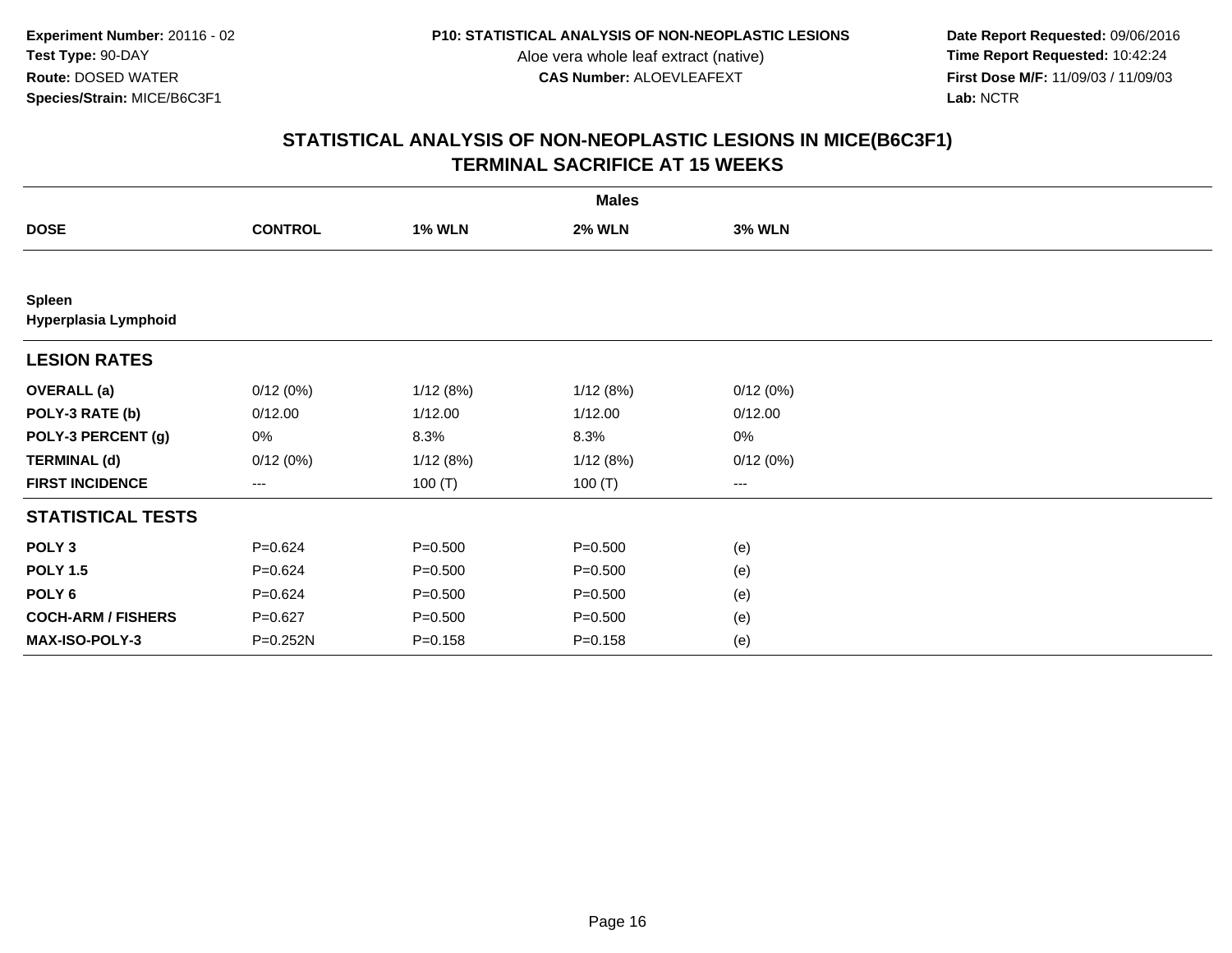**Date Report Requested:** 09/06/2016 **First Dose M/F:** 11/09/03 / 11/09/03<br>Lab: NCTR **Lab:** NCTR

|                                             |                |               | <b>Males</b>  |               |  |
|---------------------------------------------|----------------|---------------|---------------|---------------|--|
| <b>DOSE</b>                                 | <b>CONTROL</b> | <b>1% WLN</b> | <b>2% WLN</b> | <b>3% WLN</b> |  |
|                                             |                |               |               |               |  |
| <b>Urinary Bladder</b><br><b>Dilatation</b> |                |               |               |               |  |
| <b>LESION RATES</b>                         |                |               |               |               |  |
| <b>OVERALL</b> (a)                          | 2/12 (17%)     | $0/0 (0\%)$   | $0/0 (0\%)$   | 2/12(17%)     |  |
| POLY-3 RATE (b)                             | 2/12.00        | 0/0.00        | 0/0.00        | 2/12.00       |  |
| POLY-3 PERCENT (g)                          | 16.7%          | 0%            | 0%            | 16.7%         |  |
| <b>TERMINAL (d)</b>                         | 2/12(17%)      | $0/0 (0\%)$   | $0/0 (0\%)$   | 2/12(17%)     |  |
| <b>FIRST INCIDENCE</b>                      | 100 $(T)$      | ---           | ---           | 100 $(T)$     |  |
| <b>STATISTICAL TESTS</b>                    |                |               |               |               |  |
| POLY <sub>3</sub>                           | (e)            | (e)           | (e)           | $P=0.700$     |  |
| <b>POLY 1.5</b>                             | (e)            | (e)           | (e)           | $P=0.700$     |  |
| POLY <sub>6</sub>                           | (e)            | (e)           | (e)           | $P=0.700$     |  |
| <b>COCH-ARM / FISHERS</b>                   | $P=0.572$      | (e)           | (e)           | P=0.705N      |  |
| MAX-ISO-POLY-3                              | (e)            | (e)           | (e)           | $P = 1.000$   |  |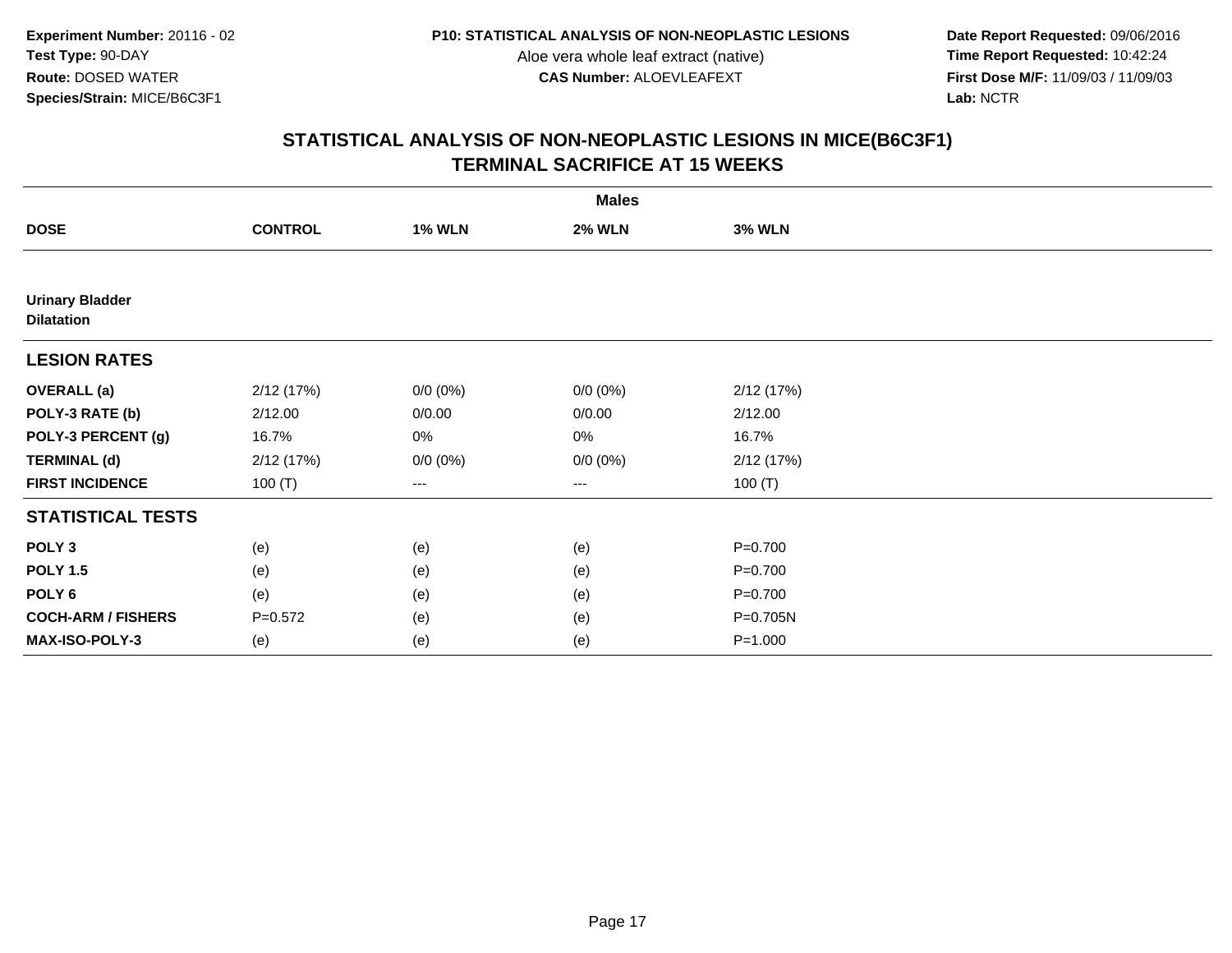**Date Report Requested:** 09/06/2016 **First Dose M/F:** 11/09/03 / 11/09/03<br>Lab: NCTR **Lab:** NCTR

|                                                                   | <b>Females</b> |               |                   |               |  |  |  |  |
|-------------------------------------------------------------------|----------------|---------------|-------------------|---------------|--|--|--|--|
| <b>DOSE</b>                                                       | <b>CONTROL</b> | <b>1% WLN</b> | <b>2% WLN</b>     | <b>3% WLN</b> |  |  |  |  |
|                                                                   |                |               |                   |               |  |  |  |  |
| <b>Adrenal Cortex</b><br><b>Accessory Adrenal Cortical Nodule</b> |                |               |                   |               |  |  |  |  |
| <b>LESION RATES</b>                                               |                |               |                   |               |  |  |  |  |
| <b>OVERALL</b> (a)                                                | 0/12(0%)       | $0/1$ $(0%)$  | $0/0 (0\%)$       | 0/12(0%)      |  |  |  |  |
| POLY-3 RATE (b)                                                   | 0/12.00        | 0/1.00        | 0/0.00            | 0/12.00       |  |  |  |  |
| POLY-3 PERCENT (g)                                                | 0%             | 0%            | 0%                | 0%            |  |  |  |  |
| <b>TERMINAL (d)</b>                                               | 0/12(0%)       | $0/1$ $(0%)$  | $0/0 (0\%)$       | 0/12(0%)      |  |  |  |  |
| <b>FIRST INCIDENCE</b>                                            | $---$          | ---           | $\qquad \qquad -$ | ---           |  |  |  |  |
| <b>STATISTICAL TESTS</b>                                          |                |               |                   |               |  |  |  |  |
| POLY <sub>3</sub>                                                 | (n)            | (n)           | (n)               | (n)           |  |  |  |  |
| <b>POLY 1.5</b>                                                   | (n)            | (n)           | (n)               | (n)           |  |  |  |  |
| POLY <sub>6</sub>                                                 | (n)            | (n)           | (n)               | (n)           |  |  |  |  |
| <b>COCH-ARM / FISHERS</b>                                         | (n)            | (n)           | (n)               | (n)           |  |  |  |  |
| MAX-ISO-POLY-3                                                    | (n)            | (n)           | (n)               | (n)           |  |  |  |  |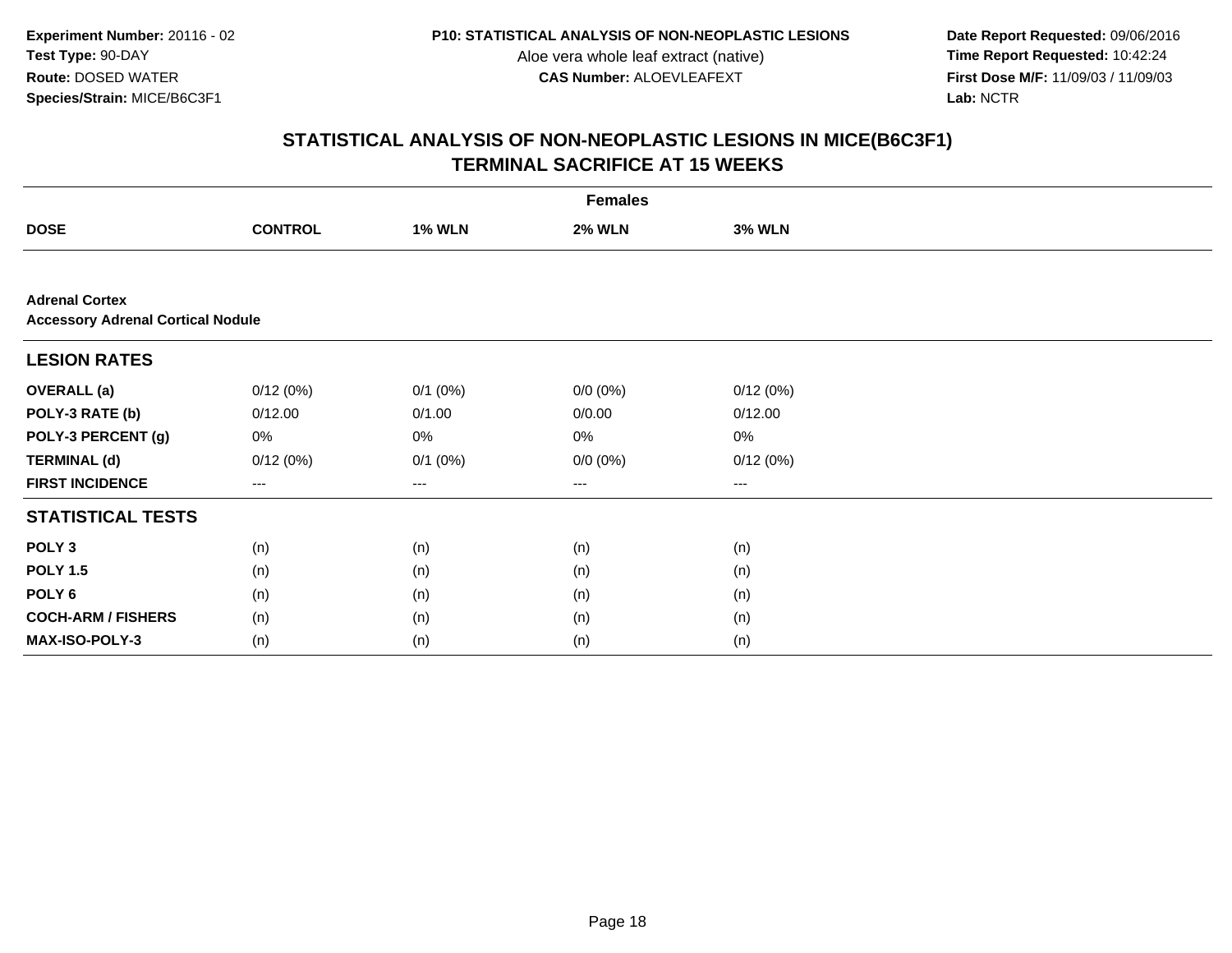**Date Report Requested:** 09/06/2016 **First Dose M/F:** 11/09/03 / 11/09/03<br>Lab: NCTR **Lab:** NCTR

| <b>Females</b>                                     |                |               |               |               |  |  |  |
|----------------------------------------------------|----------------|---------------|---------------|---------------|--|--|--|
| <b>DOSE</b>                                        | <b>CONTROL</b> | <b>1% WLN</b> | <b>2% WLN</b> | <b>3% WLN</b> |  |  |  |
|                                                    |                |               |               |               |  |  |  |
| Intestine Large, Cecum: Goblet Cell<br>Hyperplasia |                |               |               |               |  |  |  |
| <b>LESION RATES</b>                                |                |               |               |               |  |  |  |
| <b>OVERALL</b> (a)                                 | 0/12(0%)       | 0/12(0%)      | 0/11(0%)      | 1/12(8%)      |  |  |  |
| POLY-3 RATE (b)                                    | 0/12.00        | 0/12.00       | 0/11.00       | 1/12.00       |  |  |  |
| POLY-3 PERCENT (g)                                 | 0%             | 0%            | 0%            | 8.3%          |  |  |  |
| <b>TERMINAL (d)</b>                                | 0/12(0%)       | 0/12(0%)      | 0/11(0%)      | 1/12(8%)      |  |  |  |
| <b>FIRST INCIDENCE</b>                             | ---            | ---           | $--$          | 100 $(T)$     |  |  |  |
| <b>STATISTICAL TESTS</b>                           |                |               |               |               |  |  |  |
| POLY <sub>3</sub>                                  | $P = 0.185$    | (e)           | (e)           | $P = 0.500$   |  |  |  |
| <b>POLY 1.5</b>                                    | $P = 0.185$    | (e)           | (e)           | $P = 0.500$   |  |  |  |
| POLY <sub>6</sub>                                  | $P = 0.185$    | (e)           | (e)           | $P = 0.500$   |  |  |  |
| <b>COCH-ARM / FISHERS</b>                          | $P = 0.182$    | (e)           | (e)           | $P = 0.500$   |  |  |  |
| MAX-ISO-POLY-3                                     | $P = 0.128$    | (e)           | (e)           | $P = 0.159$   |  |  |  |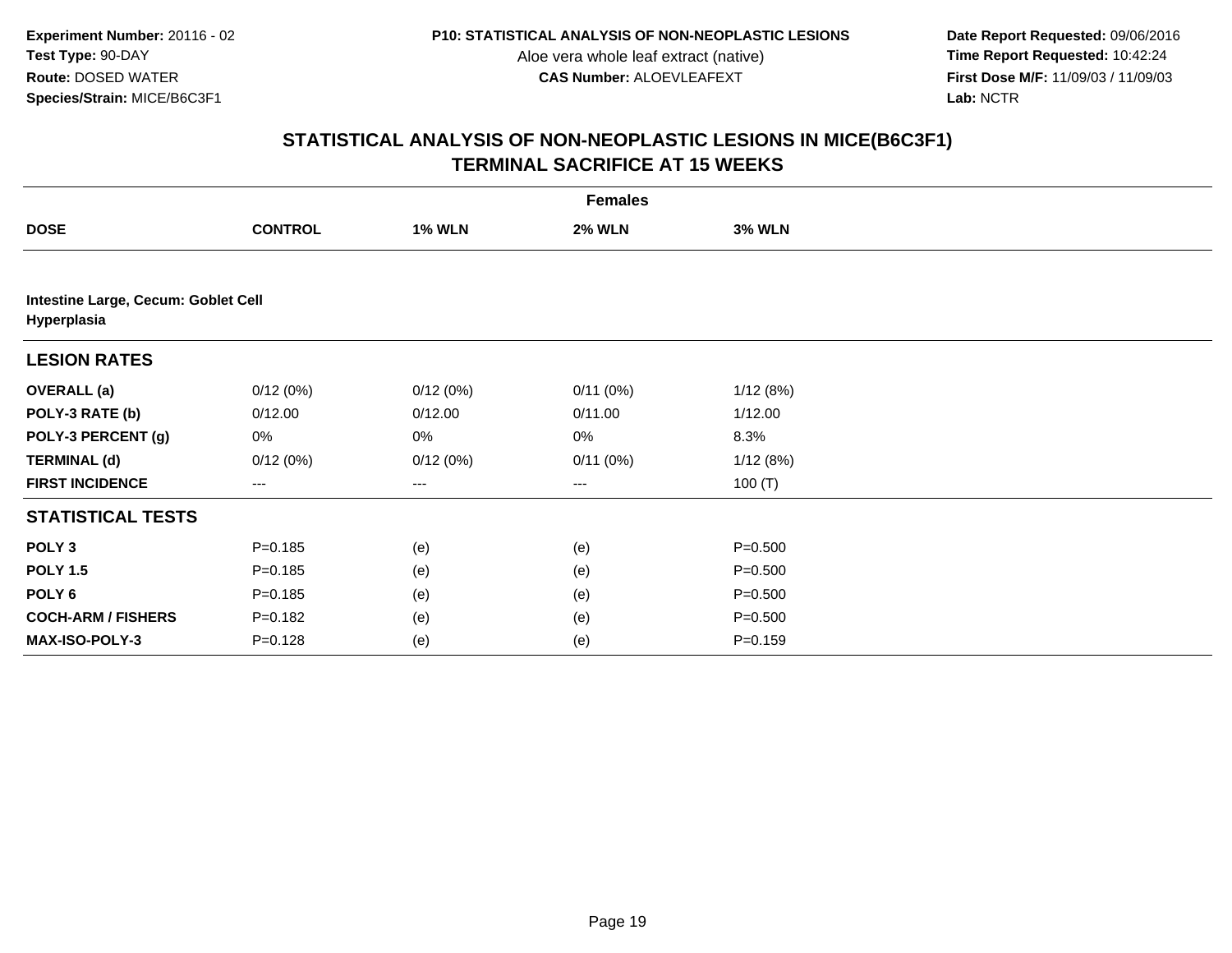**Date Report Requested:** 09/06/2016 **First Dose M/F:** 11/09/03 / 11/09/03<br>Lab: NCTR **Lab:** NCTR

|                                                    | <b>Females</b> |               |               |               |  |  |  |  |
|----------------------------------------------------|----------------|---------------|---------------|---------------|--|--|--|--|
| <b>DOSE</b>                                        | <b>CONTROL</b> | <b>1% WLN</b> | <b>2% WLN</b> | <b>3% WLN</b> |  |  |  |  |
|                                                    |                |               |               |               |  |  |  |  |
| Intestine Large, Colon: Goblet Cell<br>Hyperplasia |                |               |               |               |  |  |  |  |
| <b>LESION RATES</b>                                |                |               |               |               |  |  |  |  |
| <b>OVERALL</b> (a)                                 | 0/12(0%)       | 0/12(0%)      | 4/11 (36%)    | 7/12 (58%)    |  |  |  |  |
| POLY-3 RATE (b)                                    | 0/12.00        | 0/12.00       | 4/11.00       | 7/12.00       |  |  |  |  |
| POLY-3 PERCENT (g)                                 | 0%             | 0%            | 36.4%         | 58.3%         |  |  |  |  |
| <b>TERMINAL (d)</b>                                | 0/12(0%)       | 0/12(0%)      | 4/11 (36%)    | 7/12 (58%)    |  |  |  |  |
| <b>FIRST INCIDENCE</b>                             | $---$          | ---           | 100 $(T)$     | 100 $(T)$     |  |  |  |  |
| <b>STATISTICAL TESTS</b>                           |                |               |               |               |  |  |  |  |
| POLY <sub>3</sub>                                  | P<0.001**      | (e)           | $P=0.029*$    | P<0.001**     |  |  |  |  |
| <b>POLY 1.5</b>                                    | P<0.001**      | (e)           | $P=0.029*$    | P<0.001**     |  |  |  |  |
| POLY <sub>6</sub>                                  | P<0.001**      | (e)           | $P=0.029*$    | P<0.001**     |  |  |  |  |
| <b>COCH-ARM / FISHERS</b>                          | P<0.001**      | (e)           | $P=0.037*$    | P=0.002**     |  |  |  |  |
| <b>MAX-ISO-POLY-3</b>                              | P<0.001**      | (e)           | P=0.007**     | P<0.001**     |  |  |  |  |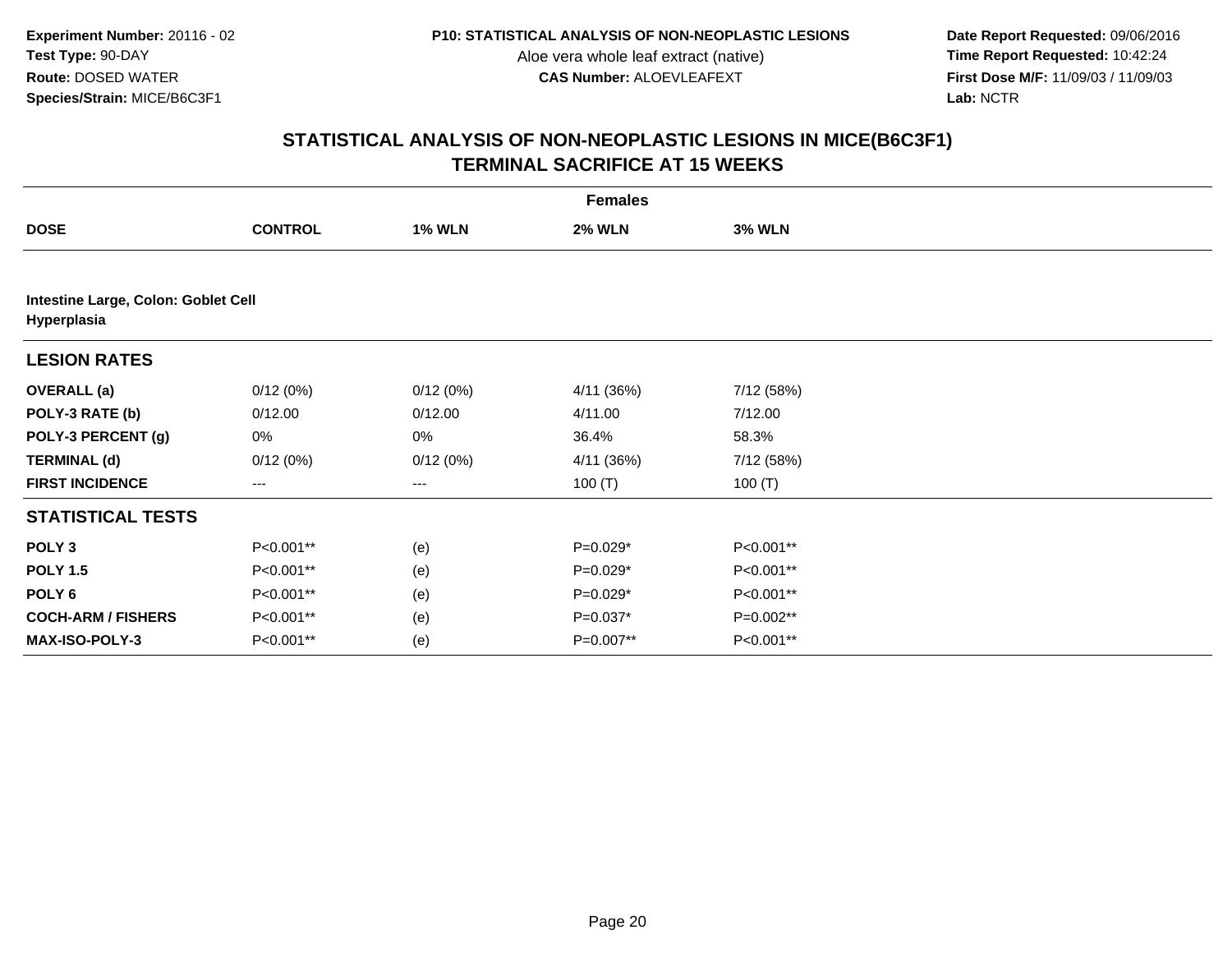**Date Report Requested:** 09/06/2016 **First Dose M/F:** 11/09/03 / 11/09/03<br>Lab: NCTR **Lab:** NCTR

|                                                     | <b>Females</b>    |               |                        |               |  |  |  |  |
|-----------------------------------------------------|-------------------|---------------|------------------------|---------------|--|--|--|--|
| <b>DOSE</b>                                         | <b>CONTROL</b>    | <b>1% WLN</b> | <b>2% WLN</b>          | <b>3% WLN</b> |  |  |  |  |
|                                                     |                   |               |                        |               |  |  |  |  |
| Intestine Large, Rectum: Goblet Cell<br>Hyperplasia |                   |               |                        |               |  |  |  |  |
| <b>LESION RATES</b>                                 |                   |               |                        |               |  |  |  |  |
| <b>OVERALL</b> (a)                                  | 0/12(0%)          | $0/0 (0\%)$   | $0/0 (0\%)$            | 5/11 (45%)    |  |  |  |  |
| POLY-3 RATE (b)                                     | 0/12.00           | 0/0.00        | 0/0.00                 | 5/11.00       |  |  |  |  |
| POLY-3 PERCENT (g)                                  | 0%                | 0%            | 0%                     | 45.5%         |  |  |  |  |
| <b>TERMINAL (d)</b>                                 | 0/12(0%)          | $0/0 (0\%)$   | $0/0 (0\%)$            | 5/11 (46%)    |  |  |  |  |
| <b>FIRST INCIDENCE</b>                              | $\qquad \qquad -$ | $---$         | $\qquad \qquad \cdots$ | 100 $(T)$     |  |  |  |  |
| <b>STATISTICAL TESTS</b>                            |                   |               |                        |               |  |  |  |  |
| POLY <sub>3</sub>                                   | (e)               | (e)           | (e)                    | P=0.007**     |  |  |  |  |
| <b>POLY 1.5</b>                                     | (e)               | (e)           | (e)                    | P=0.007**     |  |  |  |  |
| POLY 6                                              | (e)               | (e)           | (e)                    | P=0.007**     |  |  |  |  |
| <b>COCH-ARM / FISHERS</b>                           | P=0.007**         | (e)           | (e)                    | $P=0.014*$    |  |  |  |  |
| MAX-ISO-POLY-3                                      | (e)               | (e)           | (e)                    | P=0.002**     |  |  |  |  |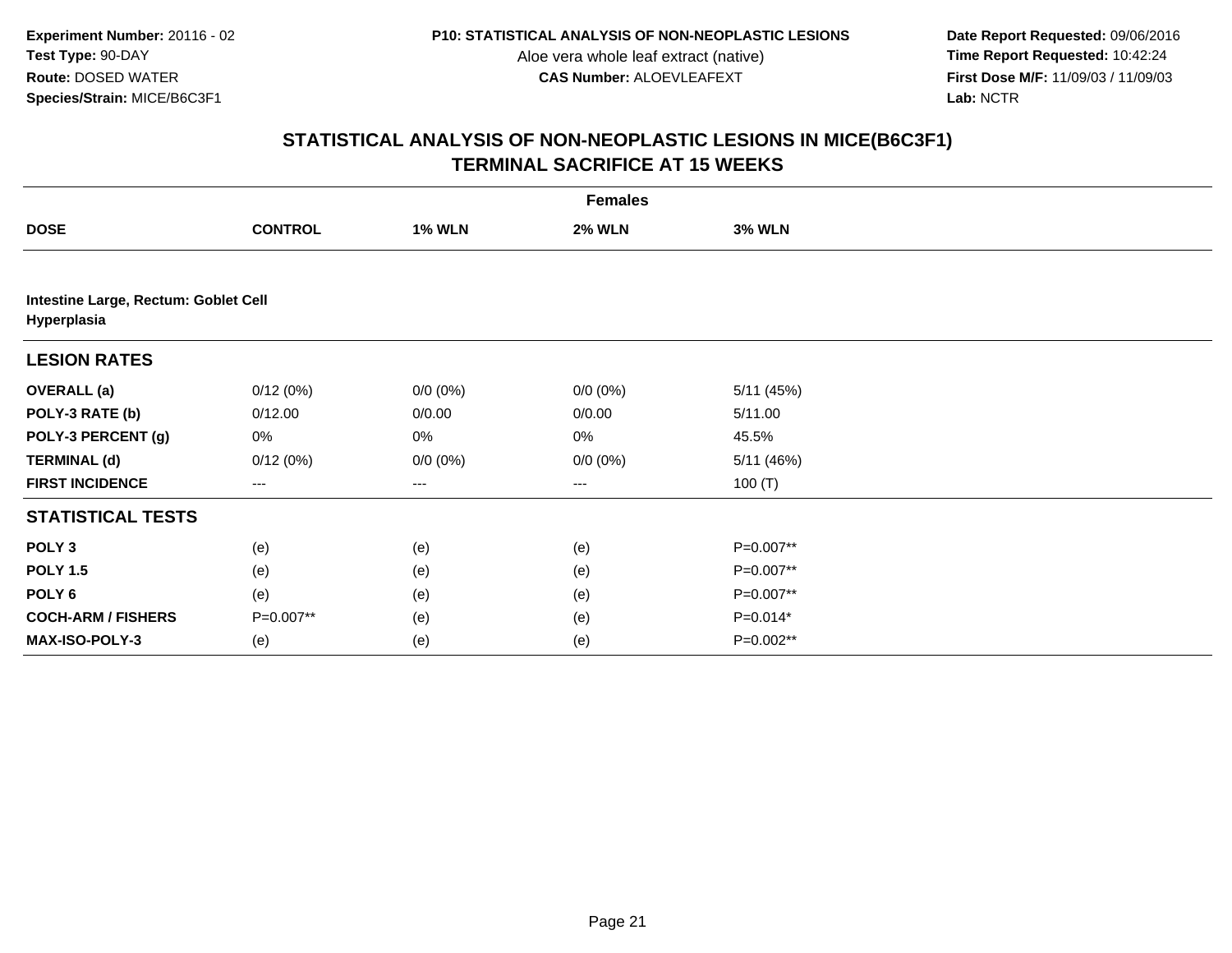**Date Report Requested:** 09/06/2016 **First Dose M/F:** 11/09/03 / 11/09/03<br>Lab: NCTR **Lab:** NCTR

| <b>Females</b>                                         |                |               |               |               |  |  |  |
|--------------------------------------------------------|----------------|---------------|---------------|---------------|--|--|--|
| <b>DOSE</b>                                            | <b>CONTROL</b> | <b>1% WLN</b> | <b>2% WLN</b> | <b>3% WLN</b> |  |  |  |
|                                                        |                |               |               |               |  |  |  |
| <b>Kidney</b><br><b>Infiltration Cellular Lymphoid</b> |                |               |               |               |  |  |  |
| <b>LESION RATES</b>                                    |                |               |               |               |  |  |  |
| <b>OVERALL</b> (a)                                     | 1/12(8%)       | 2/12 (17%)    | 1/11(9%)      | 0/12(0%)      |  |  |  |
| POLY-3 RATE (b)                                        | 1/12.00        | 2/12.00       | 1/11.00       | 0/12.00       |  |  |  |
| POLY-3 PERCENT (g)                                     | 8.3%           | 16.7%         | 9.1%          | 0%            |  |  |  |
| <b>TERMINAL (d)</b>                                    | 1/12(8%)       | 2/12(17%)     | 1/11(9%)      | 0/12(0%)      |  |  |  |
| <b>FIRST INCIDENCE</b>                                 | 100 $(T)$      | 100 $(T)$     | 100 $(T)$     | $---$         |  |  |  |
| <b>STATISTICAL TESTS</b>                               |                |               |               |               |  |  |  |
| POLY <sub>3</sub>                                      | P=0.254N       | $P = 0.500$   | $P=0.741$     | $P = 0.500N$  |  |  |  |
| <b>POLY 1.5</b>                                        | P=0.254N       | $P = 0.500$   | $P=0.741$     | P=0.500N      |  |  |  |
| POLY <sub>6</sub>                                      | P=0.254N       | $P = 0.500$   | $P=0.741$     | P=0.500N      |  |  |  |
| <b>COCH-ARM / FISHERS</b>                              | P=0.250N       | $P = 0.500$   | $P = 0.739$   | P=0.500N      |  |  |  |
| <b>MAX-ISO-POLY-3</b>                                  | P=0.228N       | $P = 0.276$   | $P = 0.475$   | P=0.159N      |  |  |  |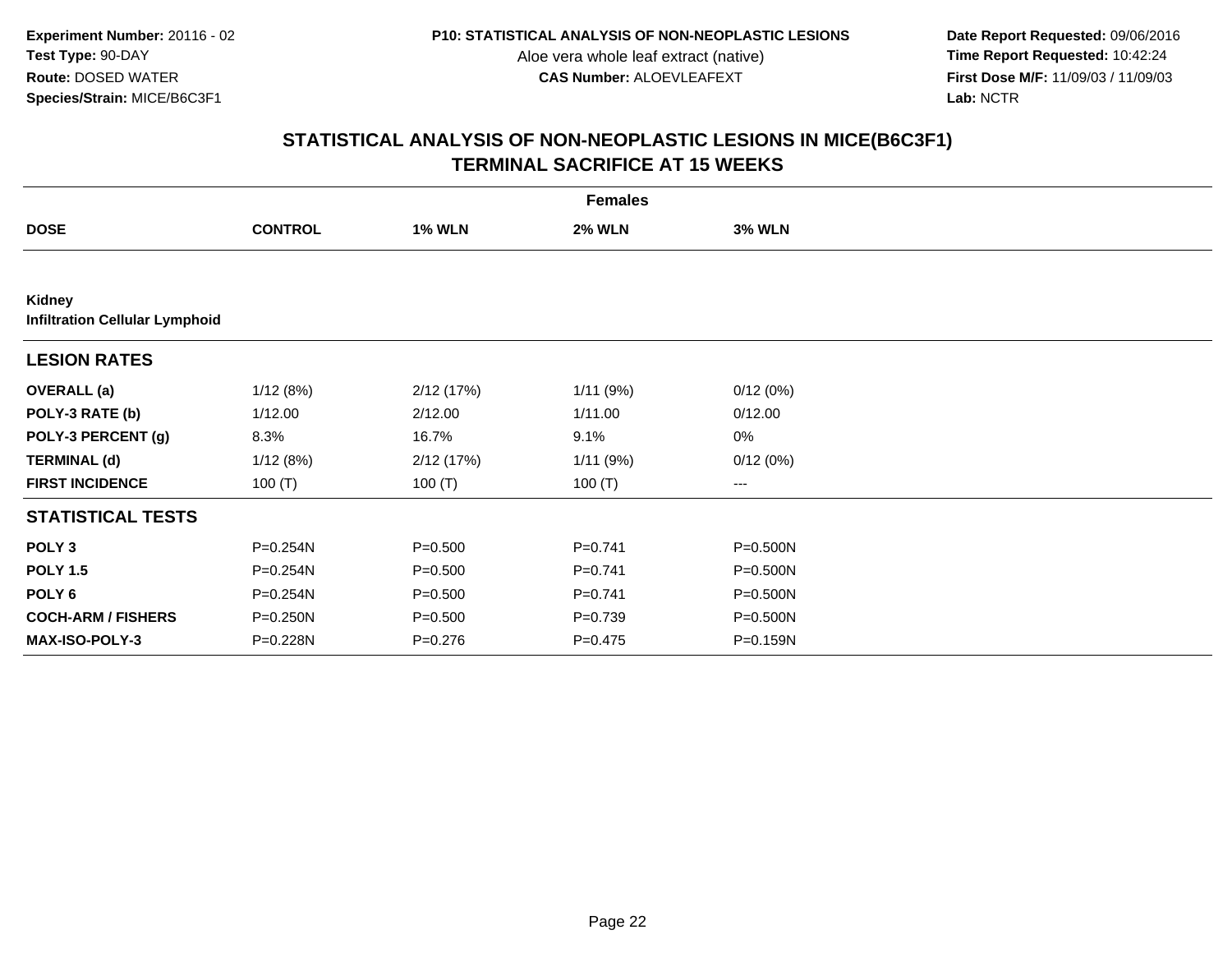**Date Report Requested:** 09/06/2016 **First Dose M/F:** 11/09/03 / 11/09/03<br>Lab: NCTR **Lab:** NCTR

| <b>Females</b>                   |                |               |               |               |  |  |  |
|----------------------------------|----------------|---------------|---------------|---------------|--|--|--|
| <b>DOSE</b>                      | <b>CONTROL</b> | <b>1% WLN</b> | <b>2% WLN</b> | <b>3% WLN</b> |  |  |  |
|                                  |                |               |               |               |  |  |  |
| Liver<br><b>Mixed Cell Focus</b> |                |               |               |               |  |  |  |
| <b>LESION RATES</b>              |                |               |               |               |  |  |  |
| <b>OVERALL</b> (a)               | 0/12(0%)       | 0/12(0%)      | 0/11(0%)      | 0/12(0%)      |  |  |  |
| POLY-3 RATE (b)                  | 0/12.00        | 0/12.00       | 0/11.00       | 0/12.00       |  |  |  |
| POLY-3 PERCENT (g)               | 0%             | 0%            | 0%            | 0%            |  |  |  |
| <b>TERMINAL (d)</b>              | 0/12(0%)       | 0/12(0%)      | 0/11(0%)      | 0/12(0%)      |  |  |  |
| <b>FIRST INCIDENCE</b>           | $--$           | ---           | ---           | $--$          |  |  |  |
| <b>STATISTICAL TESTS</b>         |                |               |               |               |  |  |  |
| POLY <sub>3</sub>                | (n)            | (n)           | (n)           | (n)           |  |  |  |
| <b>POLY 1.5</b>                  | (n)            | (n)           | (n)           | (n)           |  |  |  |
| POLY <sub>6</sub>                | (n)            | (n)           | (n)           | (n)           |  |  |  |
| <b>COCH-ARM / FISHERS</b>        | (n)            | (n)           | (n)           | (n)           |  |  |  |
| MAX-ISO-POLY-3                   | (n)            | (n)           | (n)           | (n)           |  |  |  |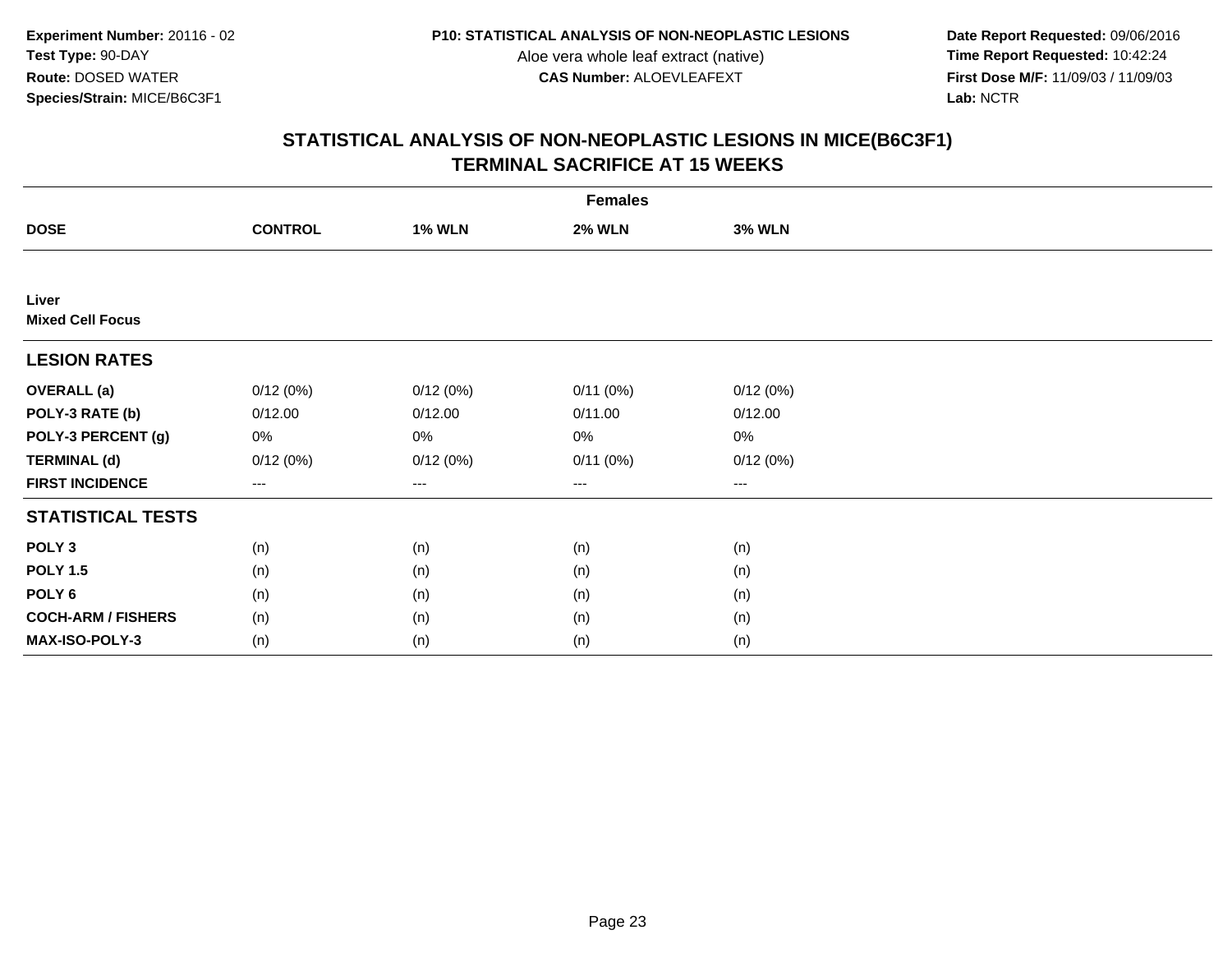**Date Report Requested:** 09/06/2016 **First Dose M/F:** 11/09/03 / 11/09/03<br>Lab: NCTR **Lab:** NCTR

|                                   | <b>Females</b>         |               |               |               |  |  |  |  |
|-----------------------------------|------------------------|---------------|---------------|---------------|--|--|--|--|
| <b>DOSE</b>                       | <b>CONTROL</b>         | <b>1% WLN</b> | <b>2% WLN</b> | <b>3% WLN</b> |  |  |  |  |
|                                   |                        |               |               |               |  |  |  |  |
| Liver<br><b>Tension Lipidosis</b> |                        |               |               |               |  |  |  |  |
| <b>LESION RATES</b>               |                        |               |               |               |  |  |  |  |
| <b>OVERALL</b> (a)                | 0/12(0%)               | 0/12(0%)      | 1/11 (9%)     | 0/12(0%)      |  |  |  |  |
| POLY-3 RATE (b)                   | 0/12.00                | 0/12.00       | 1/11.00       | 0/12.00       |  |  |  |  |
| POLY-3 PERCENT (g)                | 0%                     | 0%            | 9.1%          | 0%            |  |  |  |  |
| <b>TERMINAL (d)</b>               | 0/12(0%)               | 0/12(0%)      | 1/11(9%)      | 0/12(0%)      |  |  |  |  |
| <b>FIRST INCIDENCE</b>            | $\qquad \qquad \cdots$ | ---           | 100(T)        | $--$          |  |  |  |  |
| <b>STATISTICAL TESTS</b>          |                        |               |               |               |  |  |  |  |
| POLY <sub>3</sub>                 | $P=0.496$              | (e)           | $P = 0.483$   | (e)           |  |  |  |  |
| <b>POLY 1.5</b>                   | $P = 0.496$            | (e)           | $P = 0.483$   | (e)           |  |  |  |  |
| POLY <sub>6</sub>                 | $P=0.496$              | (e)           | $P = 0.483$   | (e)           |  |  |  |  |
| <b>COCH-ARM / FISHERS</b>         | $P = 0.496$            | (e)           | $P = 0.478$   | (e)           |  |  |  |  |
| MAX-ISO-POLY-3                    | $P = 0.376$            | (e)           | $P = 0.152$   | (e)           |  |  |  |  |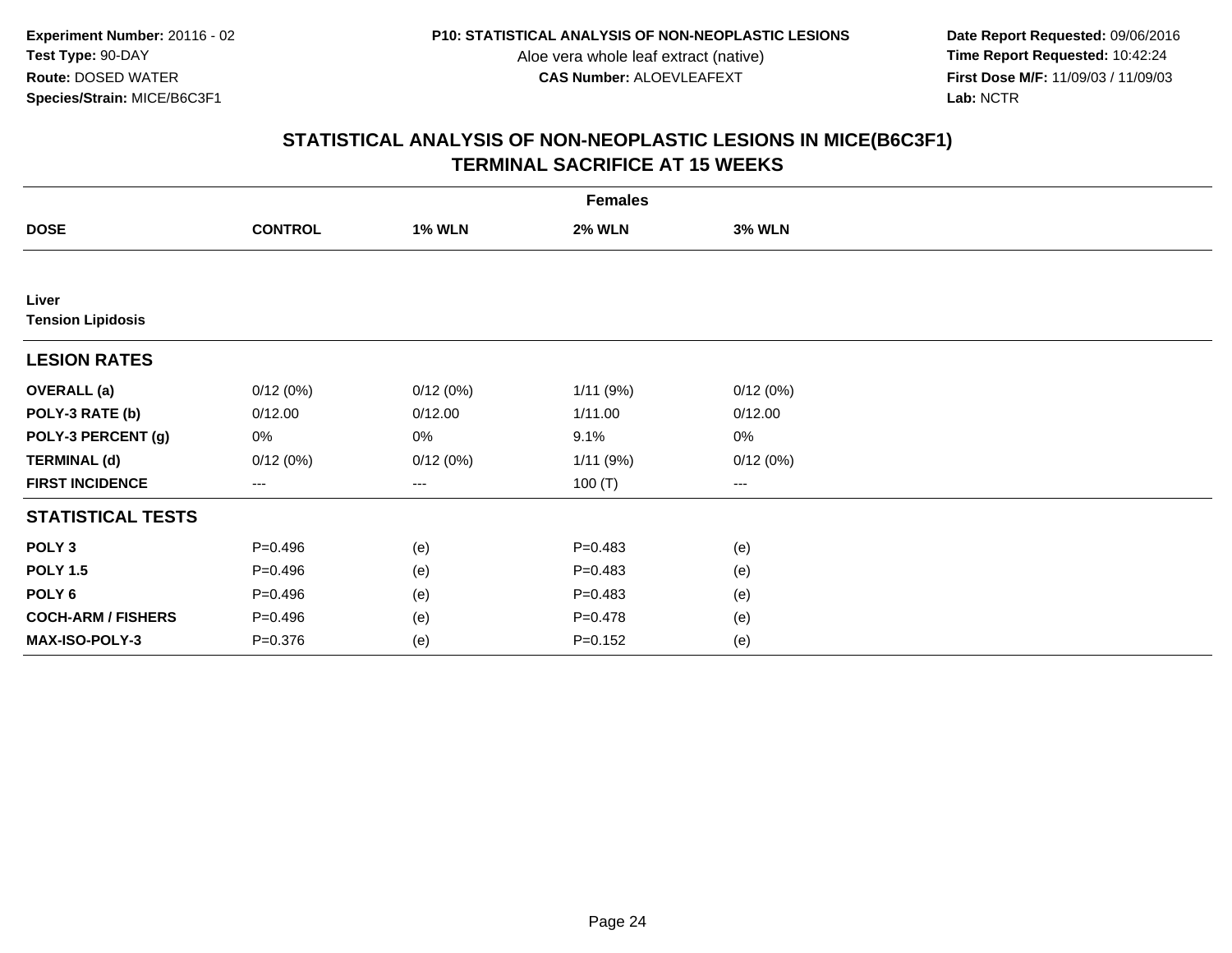**Date Report Requested:** 09/06/2016 **First Dose M/F:** 11/09/03 / 11/09/03<br>Lab: NCTR **Lab:** NCTR

|                                                | <b>Females</b> |               |               |               |  |  |  |  |
|------------------------------------------------|----------------|---------------|---------------|---------------|--|--|--|--|
| <b>DOSE</b>                                    | <b>CONTROL</b> | <b>1% WLN</b> | <b>2% WLN</b> | <b>3% WLN</b> |  |  |  |  |
|                                                |                |               |               |               |  |  |  |  |
| Lymph Node, Mandibular<br>Hyperplasia Lymphoid |                |               |               |               |  |  |  |  |
| <b>LESION RATES</b>                            |                |               |               |               |  |  |  |  |
| <b>OVERALL (a)</b>                             | 1/12(8%)       | $0/0 (0\%)$   | $0/0 (0\%)$   | 0/12(0%)      |  |  |  |  |
| POLY-3 RATE (b)                                | 1/12.00        | 0/0.00        | 0/0.00        | 0/12.00       |  |  |  |  |
| POLY-3 PERCENT (g)                             | 8.3%           | 0%            | $0\%$         | $0\%$         |  |  |  |  |
| <b>TERMINAL (d)</b>                            | 1/12(8%)       | $0/0 (0\%)$   | $0/0 (0\%)$   | 0/12(0%)      |  |  |  |  |
| <b>FIRST INCIDENCE</b>                         | 100(T)         | ---           | ---           | ---           |  |  |  |  |
| <b>STATISTICAL TESTS</b>                       |                |               |               |               |  |  |  |  |
| POLY <sub>3</sub>                              | (e)            | (e)           | (e)           | P=0.500N      |  |  |  |  |
| <b>POLY 1.5</b>                                | (e)            | (e)           | (e)           | P=0.500N      |  |  |  |  |
| POLY <sub>6</sub>                              | (e)            | (e)           | (e)           | P=0.500N      |  |  |  |  |
| <b>COCH-ARM / FISHERS</b>                      | P=0.248N       | (e)           | (e)           | P=0.500N      |  |  |  |  |
| MAX-ISO-POLY-3                                 | (e)            | (e)           | (e)           | P=0.159N      |  |  |  |  |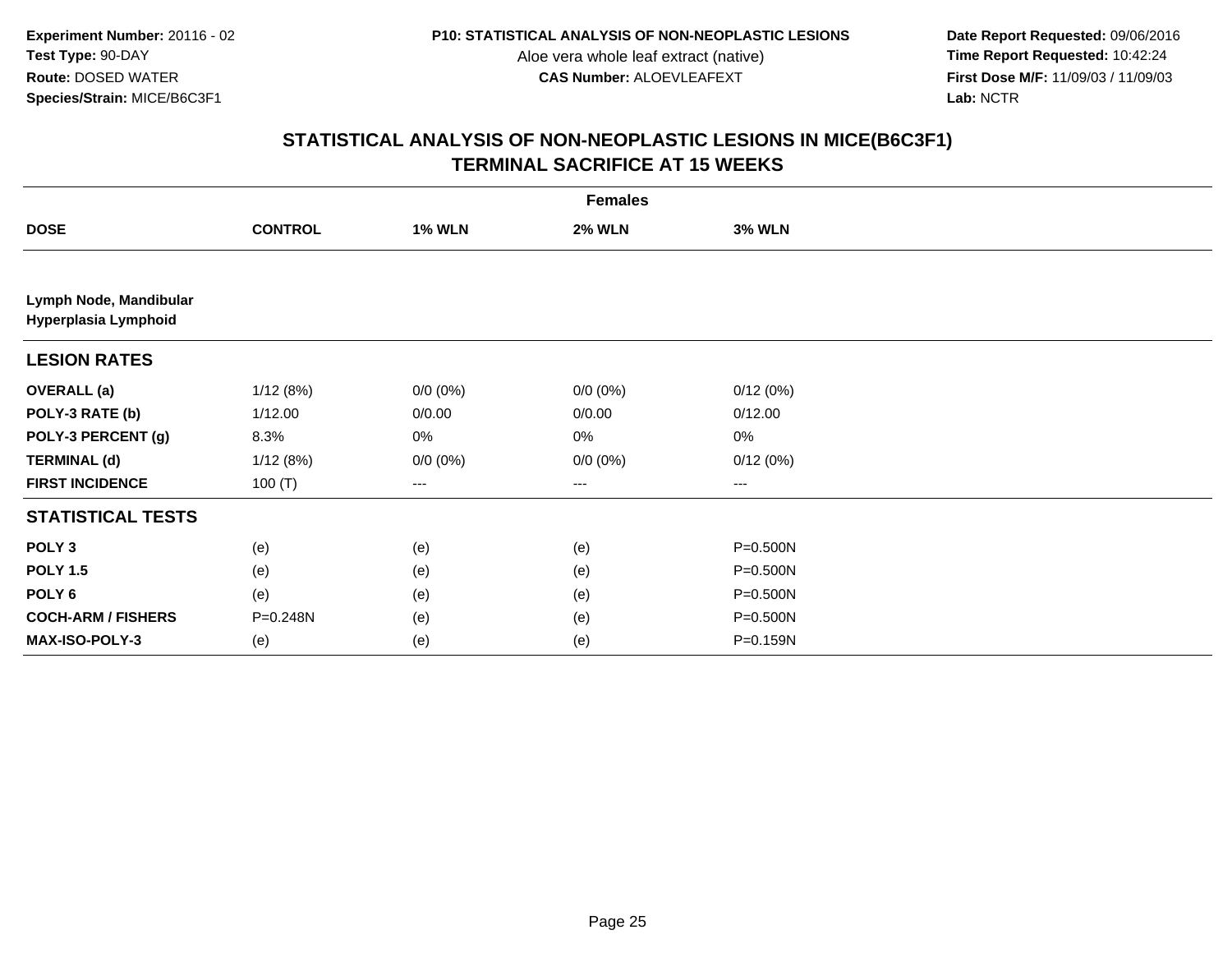**Date Report Requested:** 09/06/2016 **First Dose M/F:** 11/09/03 / 11/09/03<br>Lab: NCTR **Lab:** NCTR

| <b>Females</b>                                 |                |               |               |               |  |
|------------------------------------------------|----------------|---------------|---------------|---------------|--|
| <b>DOSE</b>                                    | <b>CONTROL</b> | <b>1% WLN</b> | <b>2% WLN</b> | <b>3% WLN</b> |  |
|                                                |                |               |               |               |  |
| Lymph Node, Mesenteric<br>Hyperplasia Lymphoid |                |               |               |               |  |
| <b>LESION RATES</b>                            |                |               |               |               |  |
| <b>OVERALL (a)</b>                             | 0/12(0%)       | $0/0 (0\%)$   | $0/0 (0\%)$   | 2/12 (17%)    |  |
| POLY-3 RATE (b)                                | 0/12.00        | 0/0.00        | 0/0.00        | 2/12.00       |  |
| POLY-3 PERCENT (g)                             | 0%             | 0%            | $0\%$         | 16.7%         |  |
| <b>TERMINAL (d)</b>                            | 0/12(0%)       | $0/0 (0\%)$   | $0/0 (0\%)$   | 2/12(17%)     |  |
| <b>FIRST INCIDENCE</b>                         | ---            | ---           | ---           | 100 $(T)$     |  |
| <b>STATISTICAL TESTS</b>                       |                |               |               |               |  |
| POLY <sub>3</sub>                              | (e)            | (e)           | (e)           | $P=0.229$     |  |
| <b>POLY 1.5</b>                                | (e)            | (e)           | (e)           | $P=0.229$     |  |
| POLY <sub>6</sub>                              | (e)            | (e)           | (e)           | $P=0.229$     |  |
| <b>COCH-ARM / FISHERS</b>                      | $P = 0.109$    | (e)           | (e)           | $P = 0.239$   |  |
| MAX-ISO-POLY-3                                 | (e)            | (e)           | (e)           | $P = 0.069$   |  |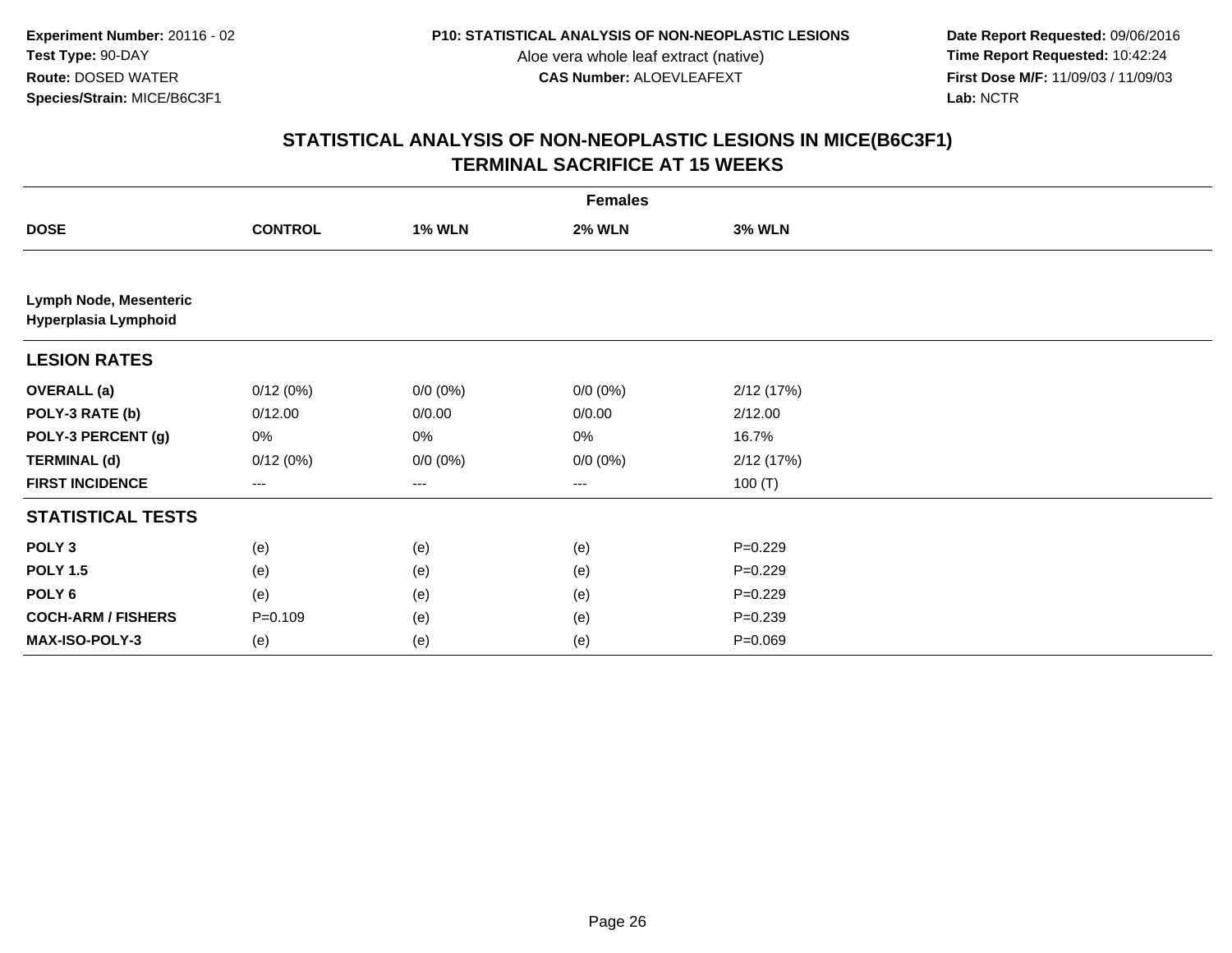**Date Report Requested:** 09/06/2016 **First Dose M/F:** 11/09/03 / 11/09/03<br>Lab: NCTR **Lab:** NCTR

| <b>Females</b>            |                |               |               |               |  |
|---------------------------|----------------|---------------|---------------|---------------|--|
| <b>DOSE</b>               | <b>CONTROL</b> | <b>1% WLN</b> | <b>2% WLN</b> | <b>3% WLN</b> |  |
|                           |                |               |               |               |  |
| Ovary<br>Cyst             |                |               |               |               |  |
| <b>LESION RATES</b>       |                |               |               |               |  |
| <b>OVERALL</b> (a)        | 0/12(0%)       | $0/0 (0\%)$   | 1/1 (100%)    | 0/12(0%)      |  |
| POLY-3 RATE (b)           | 0/12.00        | 0/0.00        | 1/1.00        | 0/12.00       |  |
| POLY-3 PERCENT (g)        | 0%             | 0%            | 100%          | 0%            |  |
| <b>TERMINAL (d)</b>       | 0/12(0%)       | $0/0 (0\%)$   | 1/1 (100%)    | 0/12(0%)      |  |
| <b>FIRST INCIDENCE</b>    | $--$           | ---           | 100 $(T)$     | $--$          |  |
| <b>STATISTICAL TESTS</b>  |                |               |               |               |  |
| POLY <sub>3</sub>         | (e)            | (e)           | $P=0.077$     | (e)           |  |
| <b>POLY 1.5</b>           | (e)            | (e)           | $P=0.077$     | (e)           |  |
| POLY <sub>6</sub>         | (e)            | (e)           | $P=0.077$     | (e)           |  |
| <b>COCH-ARM / FISHERS</b> | $P = 0.506$    | (e)           | $P = 0.077$   | (e)           |  |
| MAX-ISO-POLY-3            | (e)            | (e)           | P<0.001**     | (e)           |  |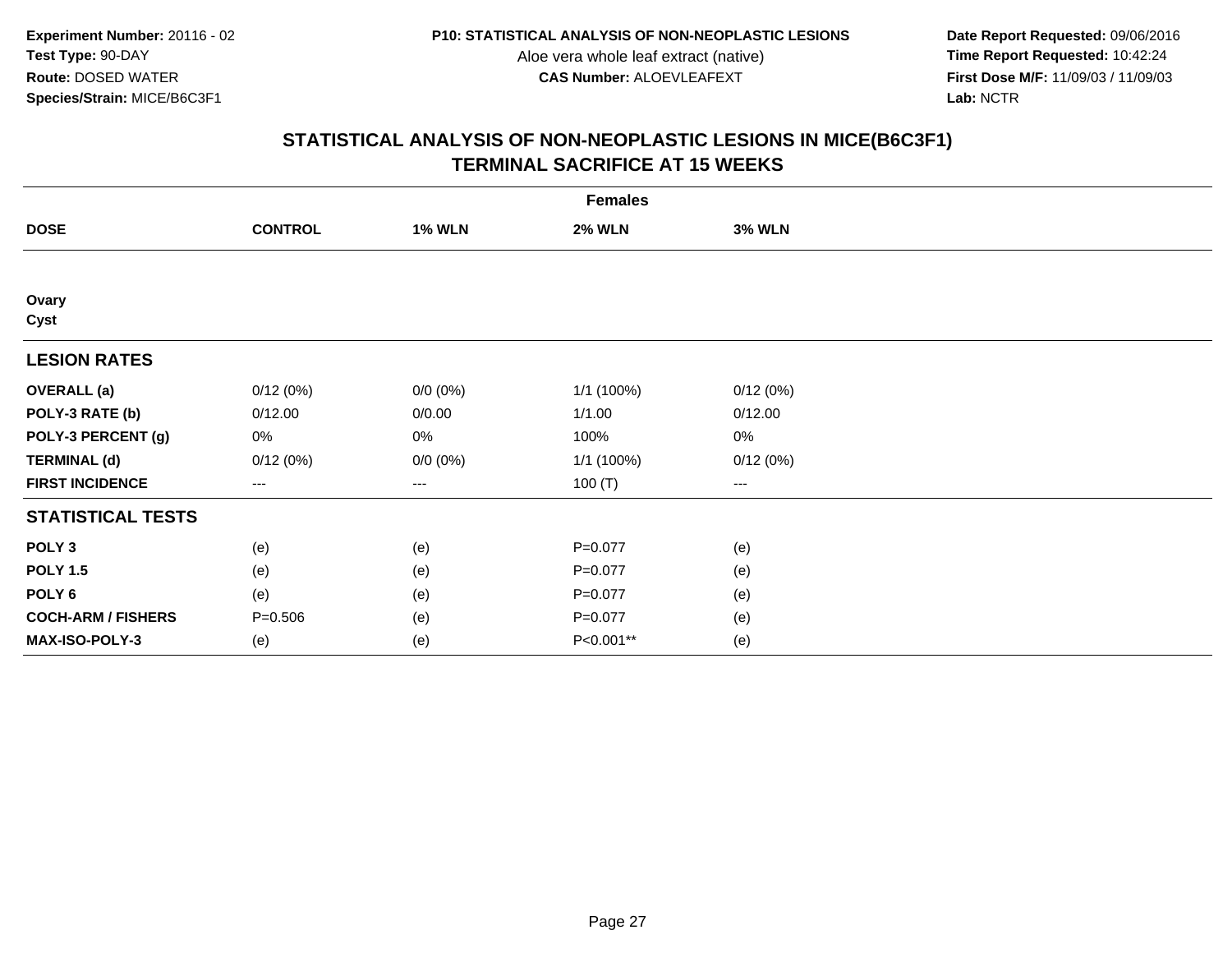**Date Report Requested:** 09/06/2016 **First Dose M/F:** 11/09/03 / 11/09/03<br>Lab: NCTR **Lab:** NCTR

|                                                                 | <b>Females</b> |               |               |               |  |
|-----------------------------------------------------------------|----------------|---------------|---------------|---------------|--|
| <b>DOSE</b>                                                     | <b>CONTROL</b> | <b>1% WLN</b> | <b>2% WLN</b> | <b>3% WLN</b> |  |
|                                                                 |                |               |               |               |  |
| <b>Salivary Glands</b><br><b>Infiltration Cellular Lymphoid</b> |                |               |               |               |  |
| <b>LESION RATES</b>                                             |                |               |               |               |  |
| <b>OVERALL</b> (a)                                              | 1/12(8%)       | $0/0 (0\%)$   | $0/0 (0\%)$   | 0/12(0%)      |  |
| POLY-3 RATE (b)                                                 | 1/12.00        | 0/0.00        | 0/0.00        | 0/12.00       |  |
| POLY-3 PERCENT (g)                                              | 8.3%           | 0%            | 0%            | 0%            |  |
| <b>TERMINAL (d)</b>                                             | 1/12(8%)       | $0/0 (0\%)$   | $0/0 (0\%)$   | 0/12(0%)      |  |
| <b>FIRST INCIDENCE</b>                                          | 100 $(T)$      | $\cdots$      | $\cdots$      | ---           |  |
| <b>STATISTICAL TESTS</b>                                        |                |               |               |               |  |
| POLY <sub>3</sub>                                               | (e)            | (e)           | (e)           | P=0.500N      |  |
| <b>POLY 1.5</b>                                                 | (e)            | (e)           | (e)           | P=0.500N      |  |
| POLY <sub>6</sub>                                               | (e)            | (e)           | (e)           | P=0.500N      |  |
| <b>COCH-ARM / FISHERS</b>                                       | P=0.248N       | (e)           | (e)           | P=0.500N      |  |
| <b>MAX-ISO-POLY-3</b>                                           | (e)            | (e)           | (e)           | P=0.159N      |  |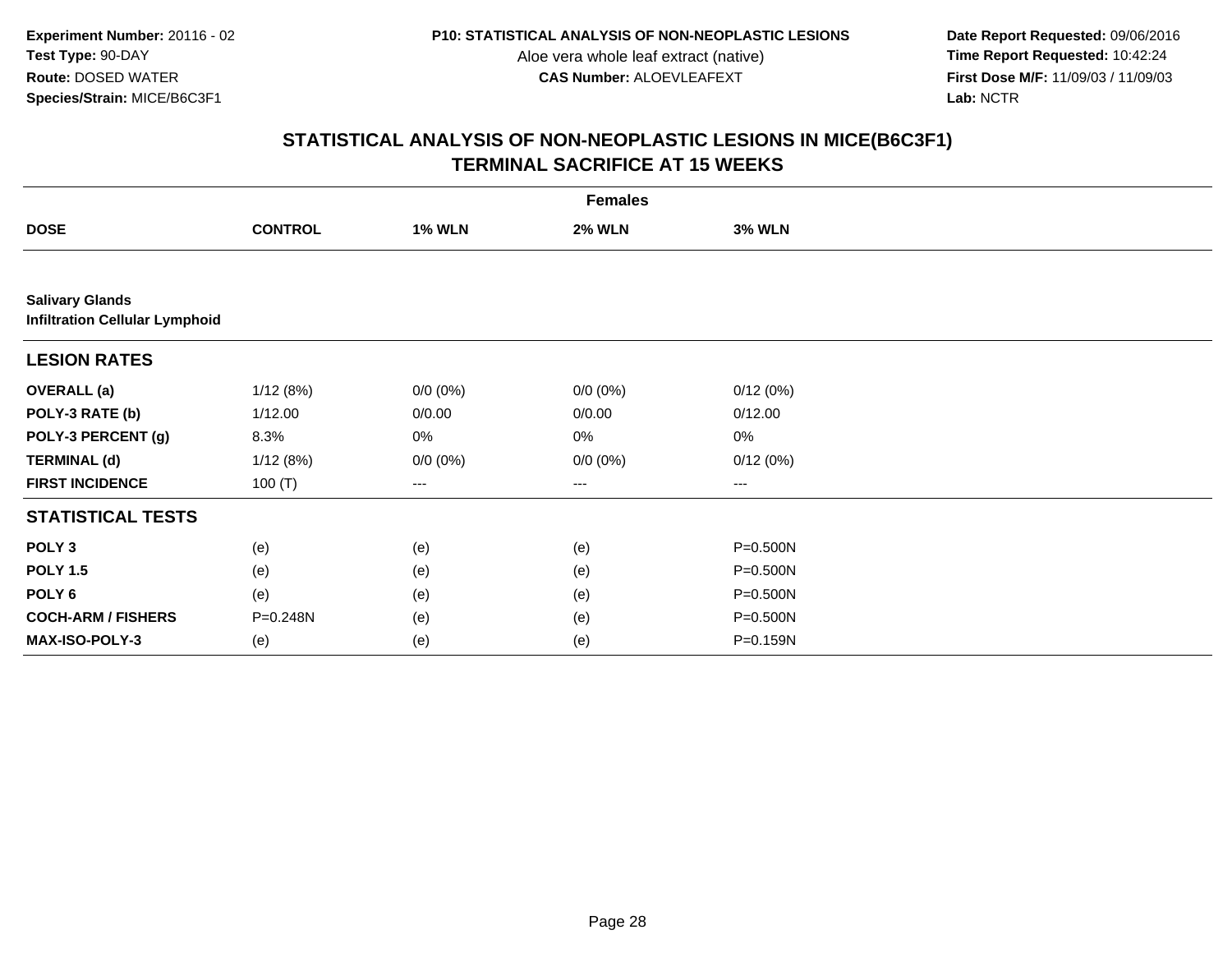**Date Report Requested:** 09/06/2016 **First Dose M/F:** 11/09/03 / 11/09/03<br>Lab: NCTR **Lab:** NCTR

| <b>Females</b>                         |                |                   |               |               |  |
|----------------------------------------|----------------|-------------------|---------------|---------------|--|
| <b>DOSE</b>                            | <b>CONTROL</b> | <b>1% WLN</b>     | <b>2% WLN</b> | <b>3% WLN</b> |  |
|                                        |                |                   |               |               |  |
| <b>Skin: Epidermis</b><br>Inflammation |                |                   |               |               |  |
| <b>LESION RATES</b>                    |                |                   |               |               |  |
| <b>OVERALL</b> (a)                     | 0/12(0%)       | $0/0 (0\%)$       | $0/0 (0\%)$   | 0/12(0%)      |  |
| POLY-3 RATE (b)                        | 0/12.00        | 0/0.00            | 0/0.00        | 0/12.00       |  |
| POLY-3 PERCENT (g)                     | 0%             | 0%                | 0%            | 0%            |  |
| <b>TERMINAL (d)</b>                    | 0/12(0%)       | $0/0 (0\%)$       | $0/0 (0\%)$   | 0/12(0%)      |  |
| <b>FIRST INCIDENCE</b>                 | $---$          | $\qquad \qquad -$ | ---           | $--$          |  |
| <b>STATISTICAL TESTS</b>               |                |                   |               |               |  |
| POLY <sub>3</sub>                      | (n)            | (n)               | (n)           | (n)           |  |
| <b>POLY 1.5</b>                        | (n)            | (n)               | (n)           | (n)           |  |
| POLY <sub>6</sub>                      | (n)            | (n)               | (n)           | (n)           |  |
| <b>COCH-ARM / FISHERS</b>              | (n)            | (n)               | (n)           | (n)           |  |
| MAX-ISO-POLY-3                         | (n)            | (n)               | (n)           | (n)           |  |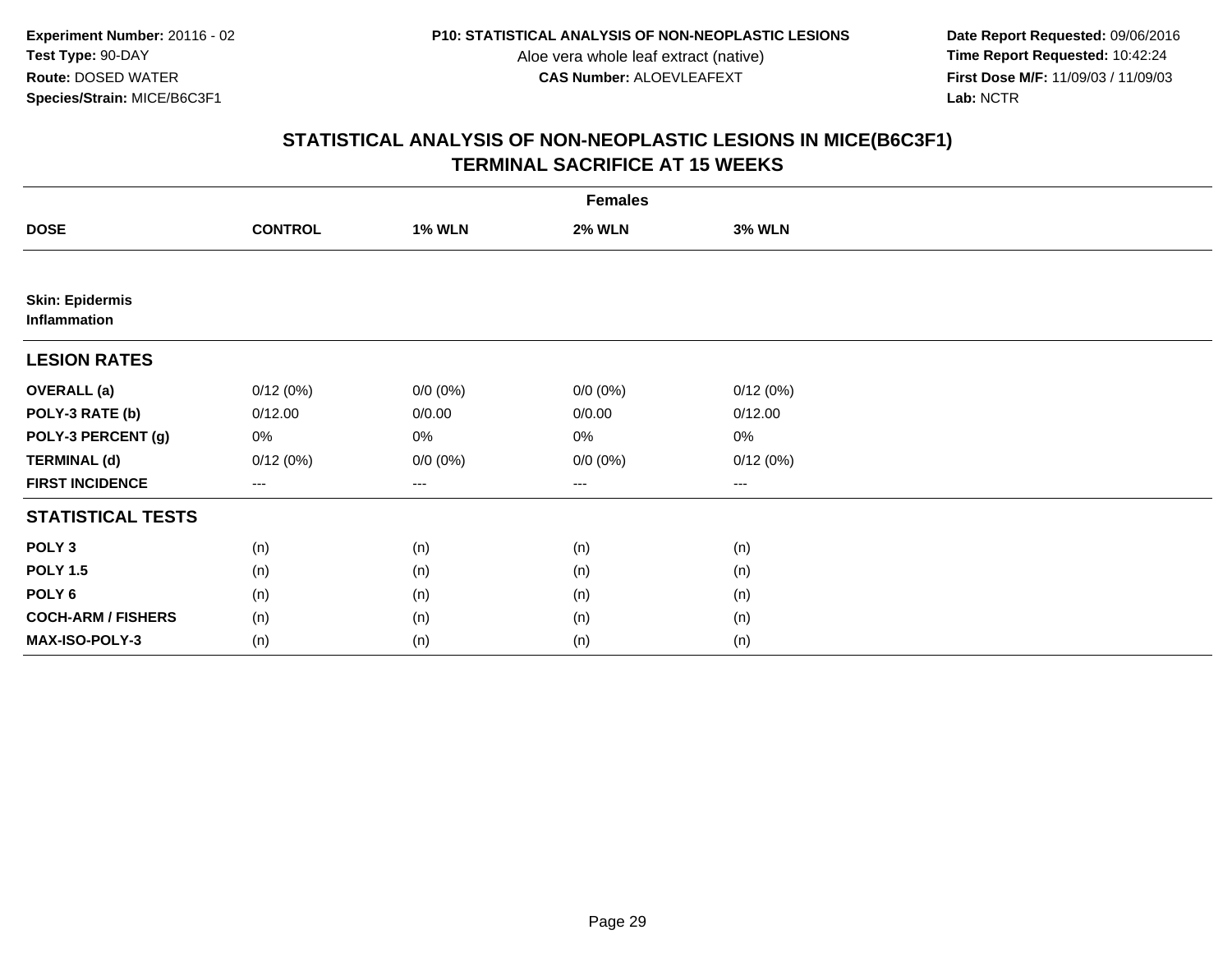**Date Report Requested:** 09/06/2016 **First Dose M/F:** 11/09/03 / 11/09/03<br>Lab: NCTR **Lab:** NCTR

| <b>Females</b>                                    |                |               |               |               |  |
|---------------------------------------------------|----------------|---------------|---------------|---------------|--|
| <b>DOSE</b>                                       | <b>CONTROL</b> | <b>1% WLN</b> | <b>2% WLN</b> | <b>3% WLN</b> |  |
|                                                   |                |               |               |               |  |
| Spleen<br><b>Hematopoietic Cell Proliferation</b> |                |               |               |               |  |
| <b>LESION RATES</b>                               |                |               |               |               |  |
| <b>OVERALL</b> (a)                                | 3/12(25%)      | 3/12(25%)     | 3/11(27%)     | 1/12(8%)      |  |
| POLY-3 RATE (b)                                   | 3/12.00        | 3/12.00       | 3/11.00       | 1/12.00       |  |
| POLY-3 PERCENT (g)                                | 25%            | 25%           | 27.3%         | 8.3%          |  |
| <b>TERMINAL (d)</b>                               | 3/12(25%)      | 3/12(25%)     | 3/11(27%)     | 1/12(8%)      |  |
| <b>FIRST INCIDENCE</b>                            | 100 $(T)$      | 100 $(T)$     | 100 $(T)$     | 100 $(T)$     |  |
| <b>STATISTICAL TESTS</b>                          |                |               |               |               |  |
| POLY <sub>3</sub>                                 | $P = 0.231N$   | $P = 0.674$   | $P = 0.631$   | P=0.295N      |  |
| <b>POLY 1.5</b>                                   | $P = 0.231N$   | $P = 0.674$   | $P = 0.631$   | P=0.295N      |  |
| POLY <sub>6</sub>                                 | $P = 0.231N$   | $P = 0.674$   | $P = 0.631$   | P=0.295N      |  |
| <b>COCH-ARM / FISHERS</b>                         | P=0.225N       | P=0.680N      | $P = 0.635$   | P=0.295N      |  |
| MAX-ISO-POLY-3                                    | P=0.252N       | $P = 1.000$   | $P=0.452$     | $P = 0.141N$  |  |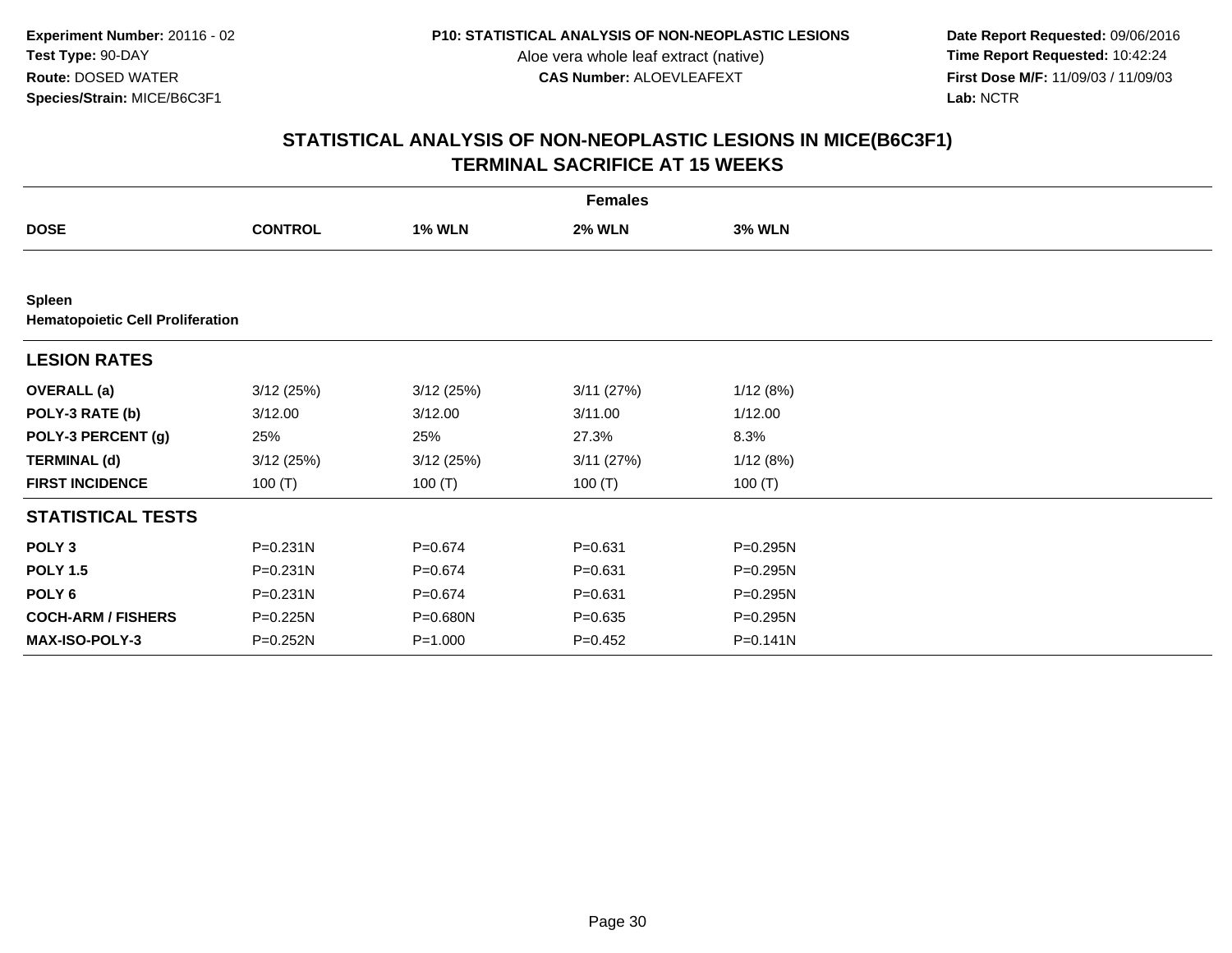**Date Report Requested:** 09/06/2016 **First Dose M/F:** 11/09/03 / 11/09/03<br>Lab: NCTR **Lab:** NCTR

| <b>Females</b>                 |                |               |               |               |  |
|--------------------------------|----------------|---------------|---------------|---------------|--|
| <b>DOSE</b>                    | <b>CONTROL</b> | <b>1% WLN</b> | <b>2% WLN</b> | <b>3% WLN</b> |  |
|                                |                |               |               |               |  |
| Spleen<br>Hyperplasia Lymphoid |                |               |               |               |  |
| <b>LESION RATES</b>            |                |               |               |               |  |
| <b>OVERALL</b> (a)             | 2/12(17%)      | 1/12(8%)      | 0/11(0%)      | 0/12(0%)      |  |
| POLY-3 RATE (b)                | 2/12.00        | 1/12.00       | 0/11.00       | 0/12.00       |  |
| POLY-3 PERCENT (g)             | 16.7%          | 8.3%          | 0%            | 0%            |  |
| <b>TERMINAL (d)</b>            | 2/12(17%)      | 1/12(8%)      | 0/11(0%)      | 0/12(0%)      |  |
| <b>FIRST INCIDENCE</b>         | 100 $(T)$      | 100 $(T)$     | ---           | ---           |  |
| <b>STATISTICAL TESTS</b>       |                |               |               |               |  |
| POLY <sub>3</sub>              | P=0.059N       | P=0.500N      | P=0.249N      | P=0.229N      |  |
| <b>POLY 1.5</b>                | P=0.059N       | P=0.500N      | $P = 0.249N$  | P=0.229N      |  |
| POLY <sub>6</sub>              | P=0.059N       | P=0.500N      | P=0.249N      | P=0.229N      |  |
| <b>COCH-ARM / FISHERS</b>      | P=0.058N       | P=0.500N      | P=0.261N      | P=0.239N      |  |
| MAX-ISO-POLY-3                 | P=0.075N       | P=0.276N      | P=0.082N      | P=0.069N      |  |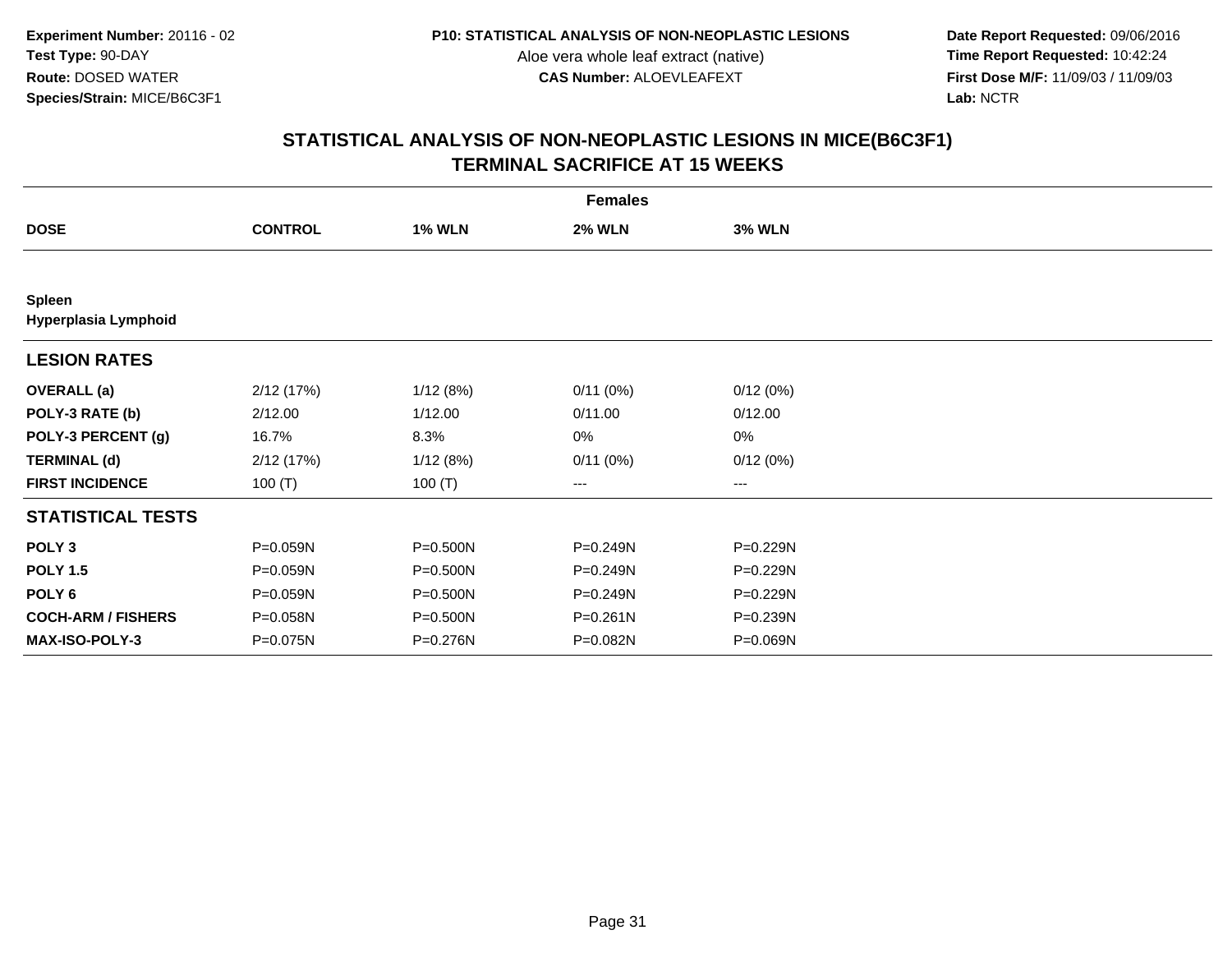**Date Report Requested:** 09/06/2016 **First Dose M/F:** 11/09/03 / 11/09/03<br>Lab: NCTR **Lab:** NCTR

| <b>Females</b>                              |                |                   |               |               |  |
|---------------------------------------------|----------------|-------------------|---------------|---------------|--|
| <b>DOSE</b>                                 | <b>CONTROL</b> | <b>1% WLN</b>     | <b>2% WLN</b> | <b>3% WLN</b> |  |
|                                             |                |                   |               |               |  |
| <b>Urinary Bladder</b><br><b>Dilatation</b> |                |                   |               |               |  |
| <b>LESION RATES</b>                         |                |                   |               |               |  |
| <b>OVERALL</b> (a)                          | 0/12(0%)       | $0/0 (0\%)$       | $0/0 (0\%)$   | 0/12(0%)      |  |
| POLY-3 RATE (b)                             | 0/12.00        | 0/0.00            | 0/0.00        | 0/12.00       |  |
| POLY-3 PERCENT (g)                          | 0%             | 0%                | 0%            | 0%            |  |
| <b>TERMINAL (d)</b>                         | 0/12(0%)       | $0/0 (0\%)$       | $0/0 (0\%)$   | 0/12(0%)      |  |
| <b>FIRST INCIDENCE</b>                      | $---$          | $\qquad \qquad -$ | ---           | $--$          |  |
| <b>STATISTICAL TESTS</b>                    |                |                   |               |               |  |
| POLY <sub>3</sub>                           | (n)            | (n)               | (n)           | (n)           |  |
| <b>POLY 1.5</b>                             | (n)            | (n)               | (n)           | (n)           |  |
| POLY <sub>6</sub>                           | (n)            | (n)               | (n)           | (n)           |  |
| <b>COCH-ARM / FISHERS</b>                   | (n)            | (n)               | (n)           | (n)           |  |
| MAX-ISO-POLY-3                              | (n)            | (n)               | (n)           | (n)           |  |